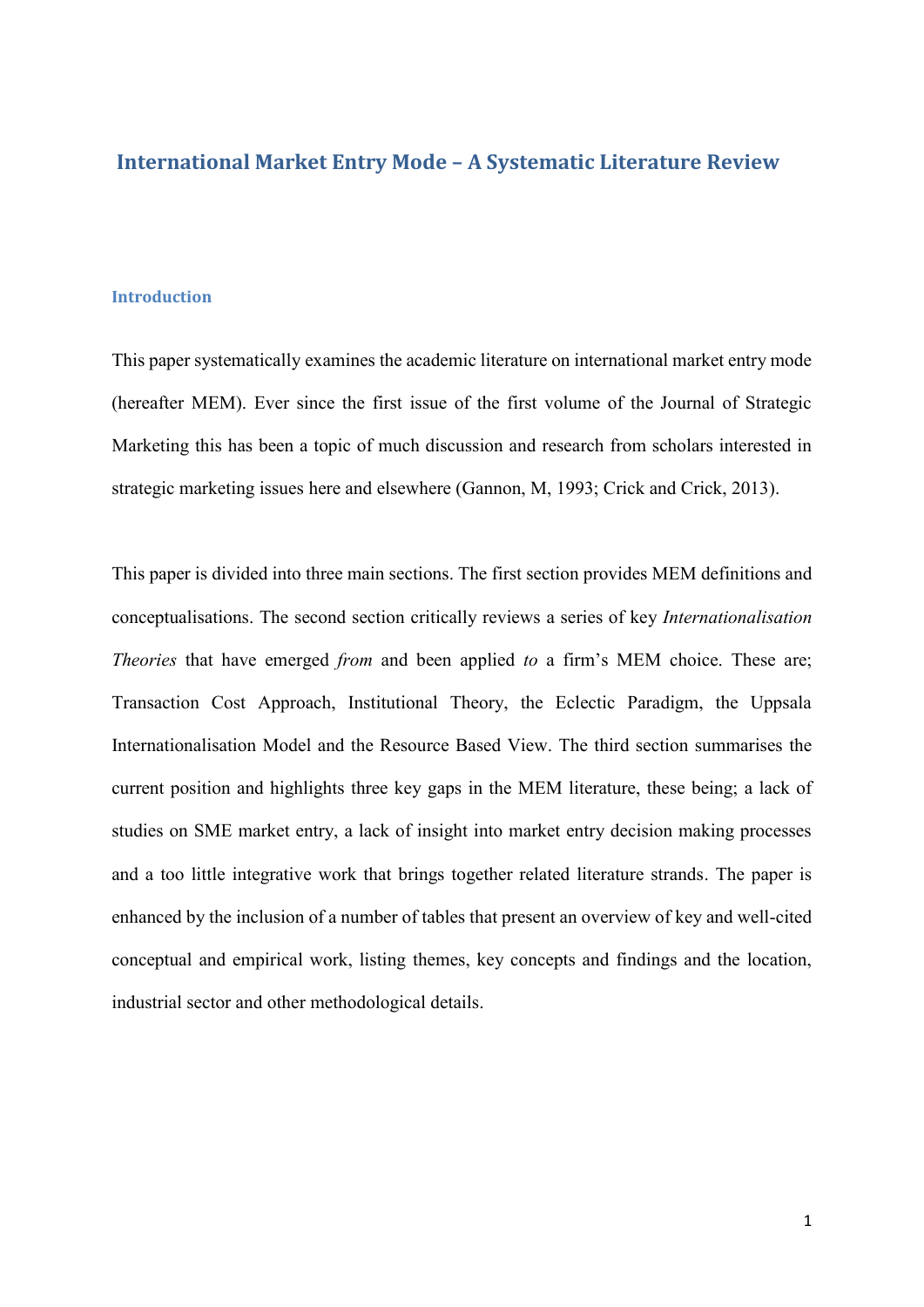#### **MEM Concepts, Definitions and Perspectives**

The question of how firms enter and operate in foreign markets has been a consistent and persistent topic in business research generally and strategic marketing literature specifically for decades (Crick and Crick, 2015; Hennart and Slangen, 2015, Canabal and White, 2008; Johansson and Vahlne, 1977, Johansson and Wiedersheim-Paul, 1975). Why is this? One fundamentally important reason is that it is widely recognized that strategic success and failure is principally determined by which entry mode is chosen and enacted (Charles et al, 2015; Agnal and Chetty, 2007; Brouthers, 2013/2002; Tse et al., 1997; Erramilli and Rao, 1993, Root, 1987; Anderson and Gatignon, 1986). Additionally, international market entry is a highly observable form of international expansion (Gerrath et al, 2013; Benito et al., 2009; Ragland et al, 2015).

Given the eclectic nature of MEM, and the diversity and variety of investigators and investigations a number of different and inconsistent [perhaps incompatible?] definitions exist (Morschett et al., 2010; Canabal and White, 2008). Johanson and Wiedersheim-Paul (1975: 306) refer to entry modes as *"the development of operations in individual countries"*. Root (1977:5) proposes a more specific definition by considering a mode *"an institutional arrangement that makes possible the entry of a company's products, technology, human skills, management or other resources into a foreign country."*

Anderson and Gatignon (1986) consider an entry mode a governance structure that allows a firm to exercise control over foreign operations whilst Hill et al. (1990) defines the phenomenon as a way of organising the business activities in a foreign country. Sharma and Erramilli (2004: 2) define an entry mode as *"a structural agreement that allows a firm to implement its product market strategy in a host country either by carrying out only marketing*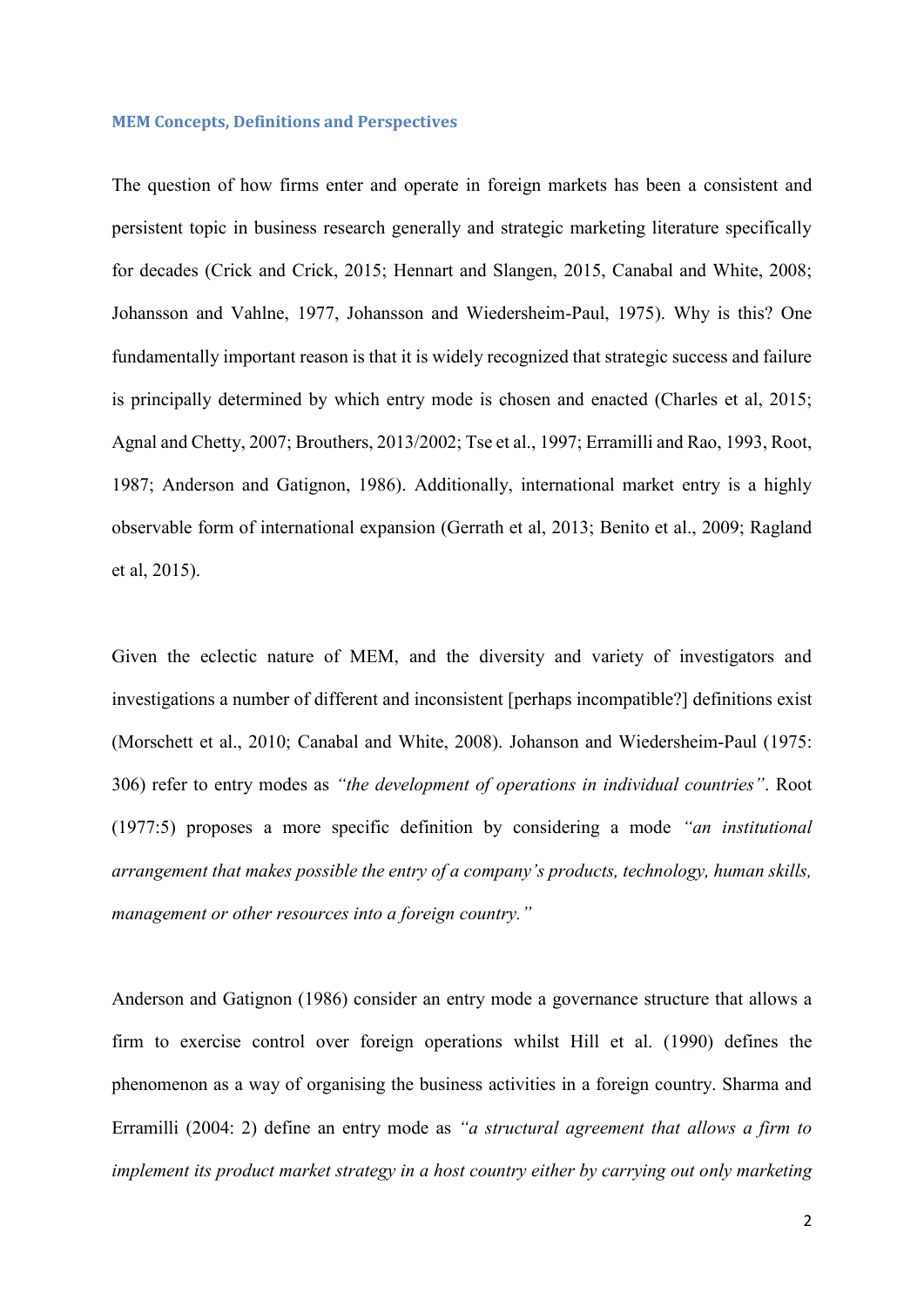*operations (i.e. via export modes) or both production and marketing operations there by itself or in a partnership with others (contractual modes, joint venture, wholly owned operations)."* Many MEM scholars (e.g. Olejnik & Swoboda, 2012; Nisar et al., 2012; Ojala & Tyrväinen, 2007; Brouthers & Nakos, 2004) predominantly treat entry mode as a selection from several specific and discrete alternatives, investigating MEM choice based on the categorisation of modes prior to fieldwork.

An alternative viewpoint (Hennart and Slangen, 2015; Shaver, 2013; Canabal and White, 2008; Zhao et al., 2004) is that both external and internal (firm-specific) antecedents and determinants affect modal outcome, and should therefore be the focus of study (Benito et al, 2009). *External* antecedents and determinants include (national) culture, cultural difference, market attractiveness, environmental uncertainty, legal environment. *Internal* antecedents and determinants include control, international experience, as well as assets and asset specificity. Based on these premises, researchers in the field have provided a wealth of explanations of how certain factors *"encourage or discourage a particular mode"* (Root, 1994: 8) and accumulated new theoretical knowledge.

Table 1 provides an overview of significant scholarly contributions taking such a antecedents/determinant perspective.

# -Insert Table 1 about here-

Such normative studies, however, commonly neglect how the actual entry mode decisions are made in firms, and thus do not explicitly investigate the associated decision making processes, studies by Chen (2008) and Buckley et al. (2007) being noticeable exceptions. Decision making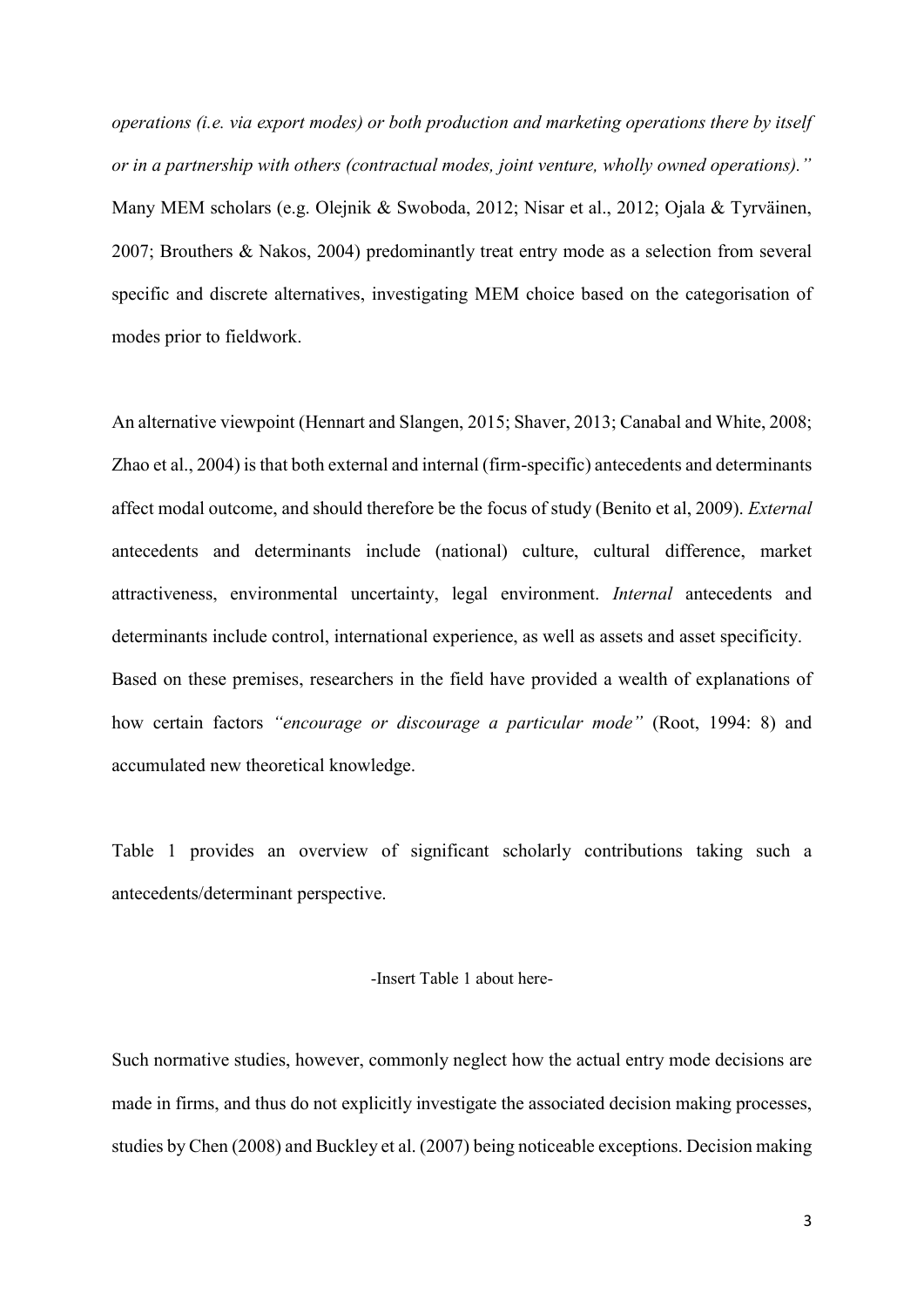processes are affected by the characteristics of the key decision makers and/or their teams (Dean and Sharfman, 1993); and scholars (Hennart and Slangen, 2015; Canabal and White, 2008) call for more research that explicitly focuses on the entry mode decision making processes within firms.

The majority of MEM literature though commonly focuses on an examination of mode choice. Shaver (2013) makes the important point that too much research artificially constrains the range of entry modes examined, thereby limiting its scope and ignoring the broader and more holistic broader research issues. In particular, these scholars use comparative dependent variables (modal outcomes) such as Wholly Owned Subsidiary versus Joint Venture, Acquisitions versus Joint Venture, Export versus Foreign Direct investment, as well as contract versus Equity Joint Venture (Morschett et al., 2010) or Acquisitions over Greenfield (Chen, 2008; Slangen and Hennart, 2008) thus reflecting the identified predominant explanatory focus and emphasis on statistical measurement in MEM research.

Alongside the initial theoretical understanding of entry mode choice that is made between clearly defined and differentiated alternatives (Benito et al., 2009) researchers adopt very different classification criteria and variables in order to differentiate and determine the entry mode. Based on the variables of control, commitment and risk, Anderson and Gatignon (1986) identify 17 entry mode categories. Hill et al. (1990) went on to reduce those categories to three distinct types of entry modes: Licensing/Franchising, Joint Venture and Wholly Owned Subsidiary, a schema that only represents a singular and static perspective on entry modes. Root (1994) differentiates Export, Contractual as well as Equity modes. Others (Blomstermo et al., 2006; Sharma and Blomstermo, 2003; Zahra et al., 2000; Argawal and Ramaswami,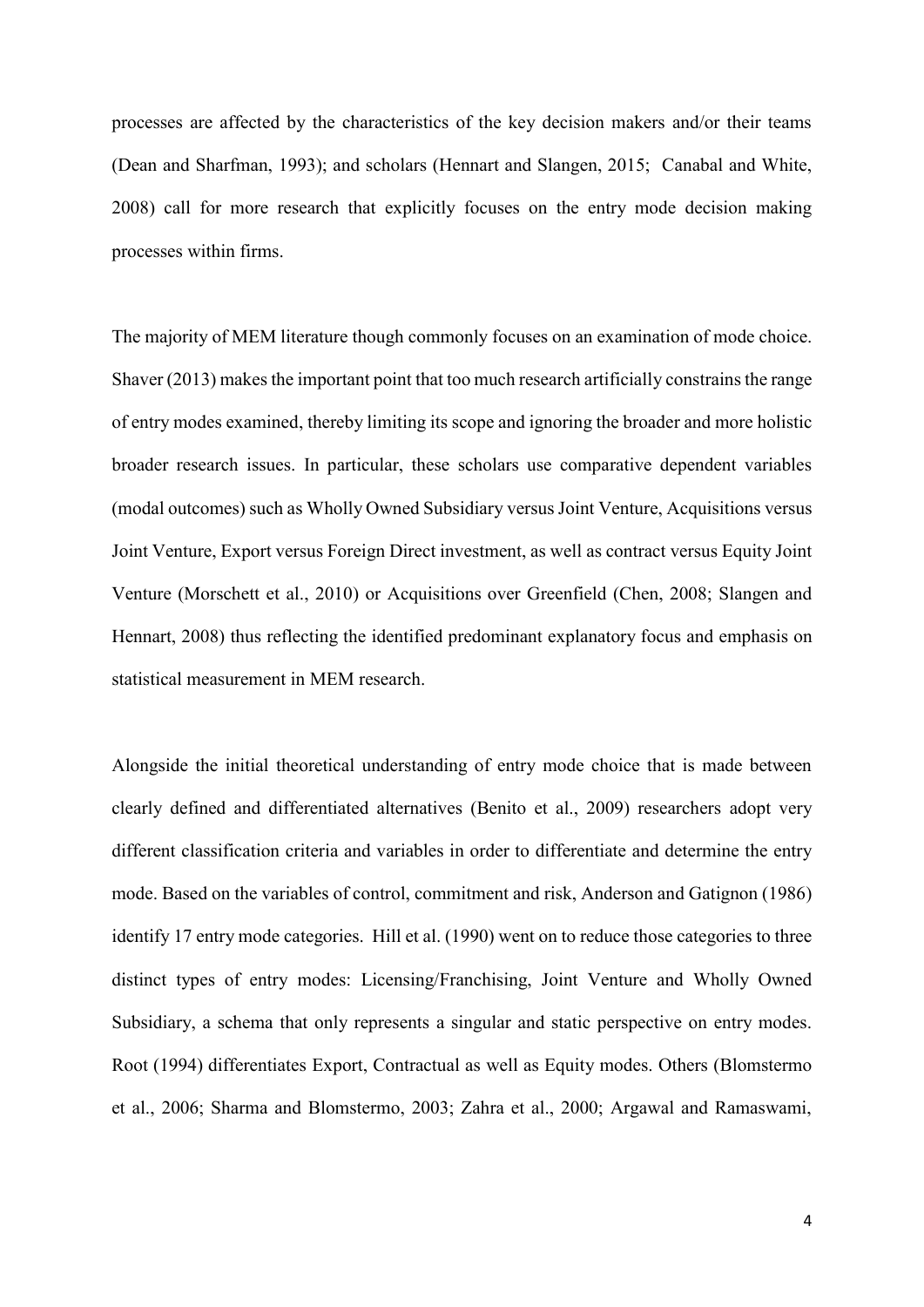1992) discuss entry modes in each of these categories according to the continuum of low- vs high-involvement and commitment.

Osland et al. (2001) propose to differentiate entry modes according to the three characteristics of resource commitment, level of control and level of (technology) risk. These three key characteristics are highly correlated, as increased control is considered to lead to lower technology risk, and control is highly associated with a need for resource commitment (Woodcock et al.,1994). According to Kumar and Subramaniam (1997) as well as Pan and Tse (2000), entry modes should be distinguished between *non-equity modes* (such as exporting or other contractual agreements and *equity modes* (wholly owned subsidiary or joint venture). Zhao et al. (2004) differ between ownership-based entry modes (OBEs) and contract based modes (CBMs).

More recently, Brouthers and Hennart (2007) classified entry modes into two broad categories, namely 'Contracts' and 'Equity' and argued that *"the main difference in entry mode lies in the method chosen to remunerate input providers*." This definition seems to be preoccupied with the mode's financial and contractual implications while in turn ignoring important aspects of *'how'* business is really conducted in foreign markets, and hence how the various stages of the value chain are organised accordingly.

The theoretical views within this prior set of work exclude the notions of mode combinations (mixed modes), inter-mode changes as well as potential modifications and adjustments over time. Research has now moved away from an over-emphasis on categorisation, attempting to reduce the discrepancy between theory and practice whilst being more accepting of a less clear and distinct business reality.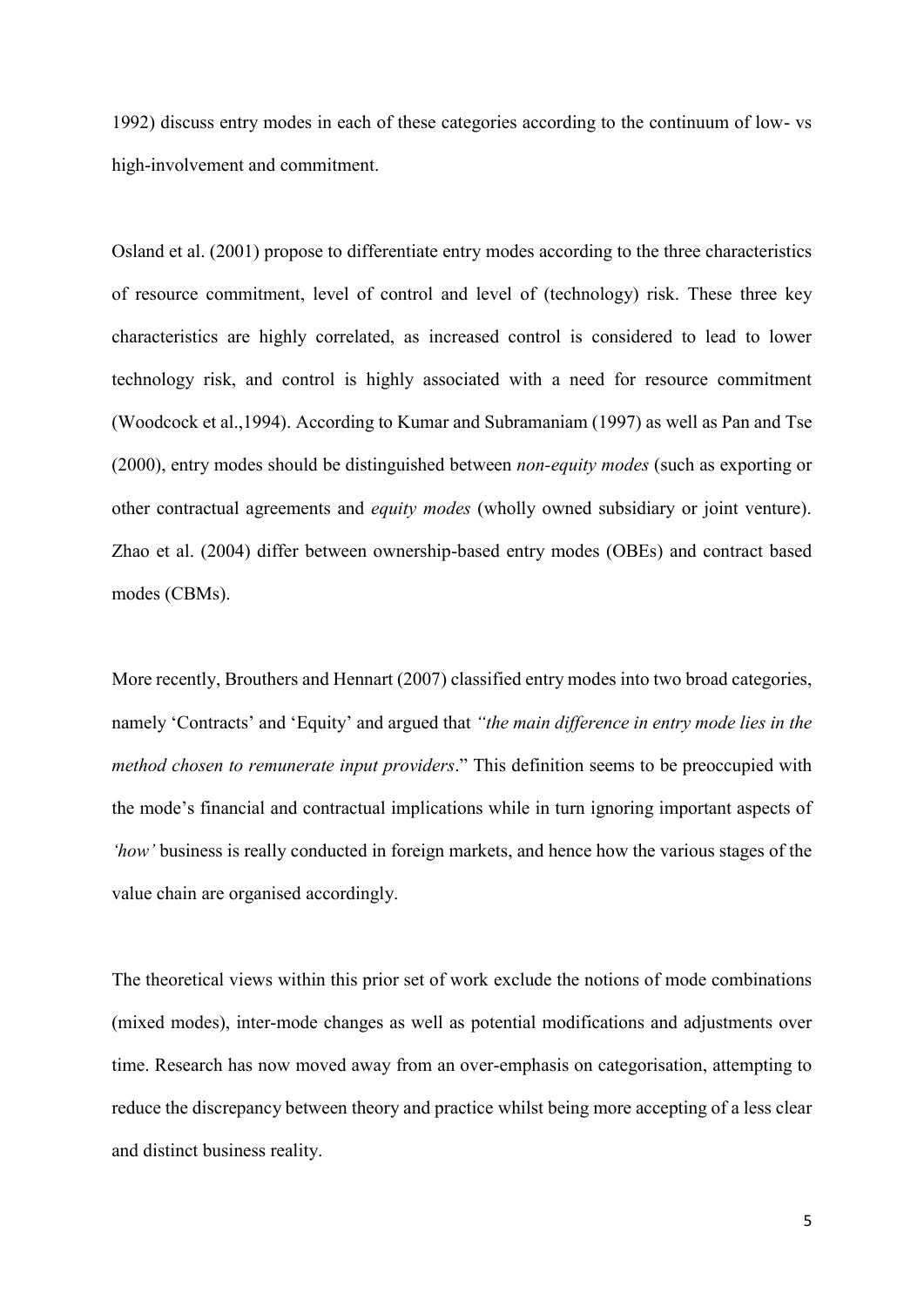For example, moving away from a concentration on singular modes, Benito et al.'s (2009: 1458) definition of foreign operations modes as the *"organizational arrangements that a company uses to conduct international business activities" relating "to the activities performed in particular locations at a given time"* advocates a less stringent but pluralistic view on entry modes. This definition allows for the fact that firms in some cases combine operation modes for the same business activities and in the same host market, in order correspond and react to specific and complex value chain characteristics and requirements. It differs from the unitary entry mode focus inherent in the major part of the existing MEM literature, as it allows for *"multiple modes in various types of combinations"* (Benito et al., 2009: 1458).

Empirical evidence confirms that firms use 'package modes', by combining sales subsidiaries with distribution arrangements with a middle man (Petersen et al., 2001). Firms are seen to incrementally change the modes of operation by adding new modes to existing ones, which Petersen and Welch (2002) refer to as 'mode combinations'. Research by Deligonul and Cavusgil (2006) reports that the use of a distribution partner is associated with substantial investments until these partners are partially internalised and operate as quasi sales subsidiaries. Findings by Welch et al. (2007) also suggest that various modes could be used simultaneously in one particular market – usually across different activities, but in some cases, for the same activity. Multiple modes might well be complementary, with the modes supporting each other in an overall market penetration strategy (Petersen et al, 2008)

A further research theme is consideration of the typical internationalisation pathways of SMEs (Kontinen and Ojala, 2012/2010; Boter and Holquist, 1996; Jones, 2001/1999; Bell, 1995) and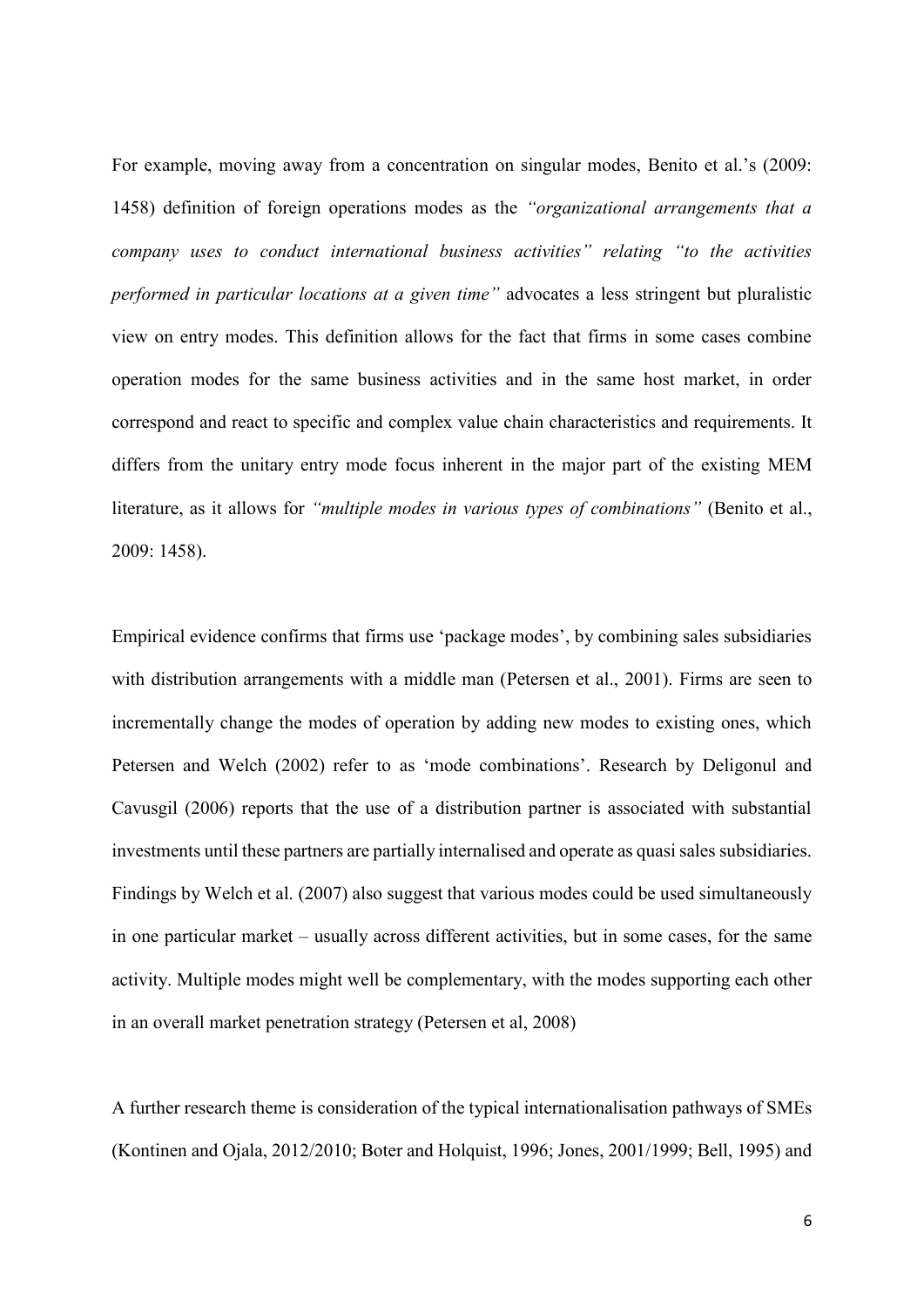the respective entry mode patterns (choices) of these firms. These researchers identify entry mode patterns in relation with the firms' increasing engagement with international markets, but do not address the question of *'how'* the entry mode decisions are actually made in those firms, and '*how'* the entry mode decision making processes are structured accordingly. Jones (2001; 1999), referring to entry modes as *'cross border links'*, constructs these links according to three dimensions, namely *'directional'*, *'international'* and *'functional/value chain'.*

Moving away from this pre-categorisation of entry modes prior to fieldwork, Spence's (2003) and Crick and Spence's (2005) investigation of internationalising high-tech oriented SMEs broadens and loosens the entry mode conception by determining the modes based on the informants' narrated personal experiences during the interviews. Such conceptualisations and methodological approaches are replicated in subsequent exploratory research projects in similar research settings (Crick and Crick, 2014; Spence, 2010; Spence and Crick, 2009). This exploratory approach and move away from 'pre-categorisation' enhance the possibility for flexibility in terms of defining and depicting the actual recalled foreign market entry, hence the *'real'* and precise organisation of foreign operations based on the individual narratives of the informants. These scholars, however, use a broader concept in their investigations of the development of foreign operations, namely *'internationalisation strategies'*, and only offer a less specific research focus, as entry mode decision making and respective choice can be considered only one outcome of broad investigations, rather than the explicit research rationale.

# **Internationalisation Theories Explaining Entry Mode Choice**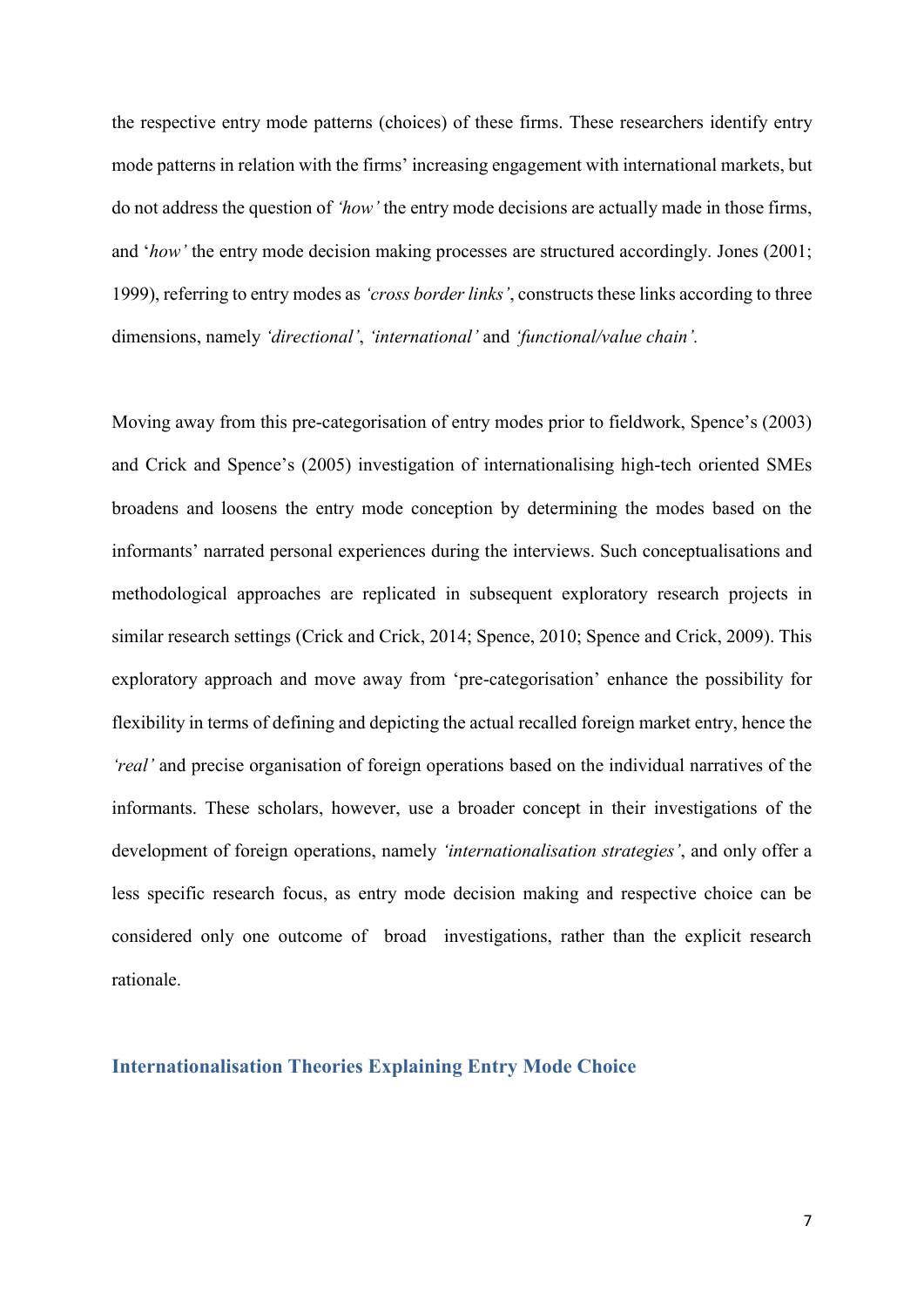The hitherto entry mode conceptualisations and categorisations discussed are embedded in different theoretical assumptions and underpinnings. As a consequence, the following section discusses key *Internationalisation Theories* that seek to explain a firm's entry mode choice. Critically reviewed and discussed are the theoretical perspectives of *'Transaction cost approaches'*, *'Institutional theory'*, *'Eclectic Paradigm'*, *'Uppsala Internationalisation Model'* and the *'Resource Based View'*.

### **Transaction Cost Approach**

Transaction Cost Economics, (TCE), sometimes referred to as Transaction Cost Analysis is the most commonly adopted and applied *Internationalisation Theory* in MEM studies (Canabal and White, 2008).*"TCE has served as the overriding perspective for theorizing entry mode choice and, accordingly, transaction-cost-related covariates have been recognized as major determinants of entry mode decisions."* (Zhao et al., 2004: 525).

Underlying TCE are two key assumptions. That actors operate and choose within a bounded rationality and that there is potential for actors to behave opportunistically as well as risk neutrally (Seggie, 2012). Further, the four key dimensions of transactions are taken as being: asset specificity, environmental uncertainty, behavioural uncertainty, and transaction frequency (Williamson, 1975). Luo (2007) proposes that opportunistic behaviour is more likely with partners from different cultural backgrounds and Shapiro (1987) suggests this is also true in more complex environments. Whereas a key decision maker may find it relatively easy to predict and forecast developments in domestic markets, this is likely to be more difficult and complex in international markets (Seggie, 2012; Klein, 1989).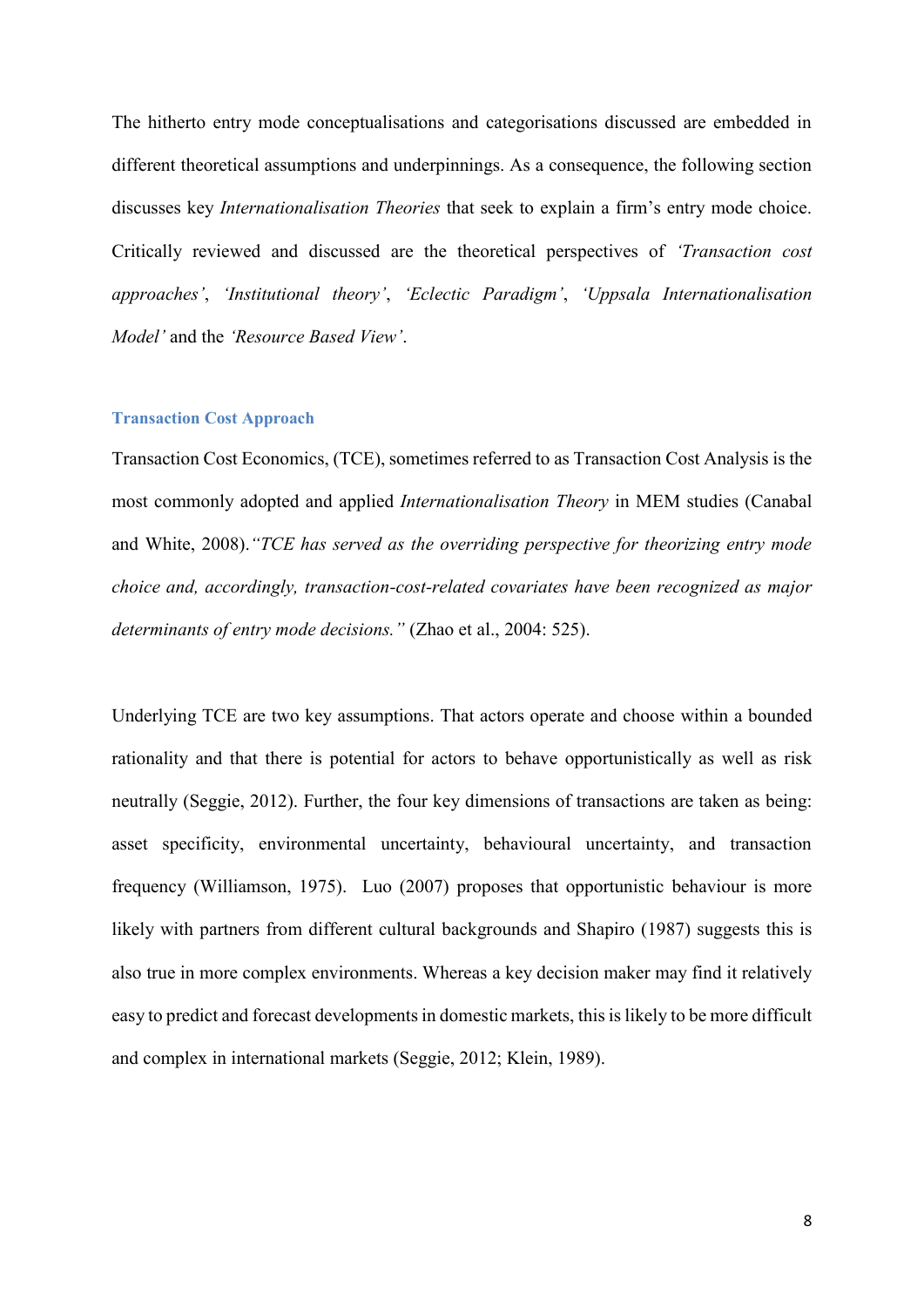Williamson (1975) considers the *unit* of analysis the transaction and the *focus* of analysis as transaction costs rather than productions costs. Firms are assumed to sometimes deliberately and opportunistically engage in self-interested behaviours within relationships formed to construct a market entry – which might include lying, stealing, or violating agreements. Firms are faced with the 'safe-guarding' problem – assets specific to the transaction and relationships become vulnerable to exploitation and the firm investing into those assets is at risk of such opportunism, without being able to resort to the market and escape from the opportunistic behaviour within the relationship.

The systematic and explicit application of TCE to MEM choice appeared for the first time in Anderson and Gatignon's (1986) work. They clustered 17 entry modes according to the degree of control the respective mode provides, continuing on to suggest that the most appropriate mode was a function of the tradeoff between control and the cost of the inherent resource commitment. Brouthers' (2013/2002) seminal work on TC influences (alongside institutional and cultural influences) on MEM choice and firm performance confirms that those firms whose MEM choice could be predicted by the transaction cost theory performed significantly better, in terms of both financial and non-financial measures than those where it could not.

In the case of unpredictability of the host market environment, commonly referred to as *country risk* in the MEM literature, TCE implies a higher level of vertical integration (Morschett et al., 2010). Under conditions of strong uncertainty, it is difficult to anticipate all future contingencies for which adaptations and modifications of a contract with a partnering firm would be required (Anderson and Gatignon, 1986). If uncertainty creates a situation in which the value of an international opportunity cannot be predicted accurately, TCE suggests that firms should react by keeping the initial investment low while securing an option for further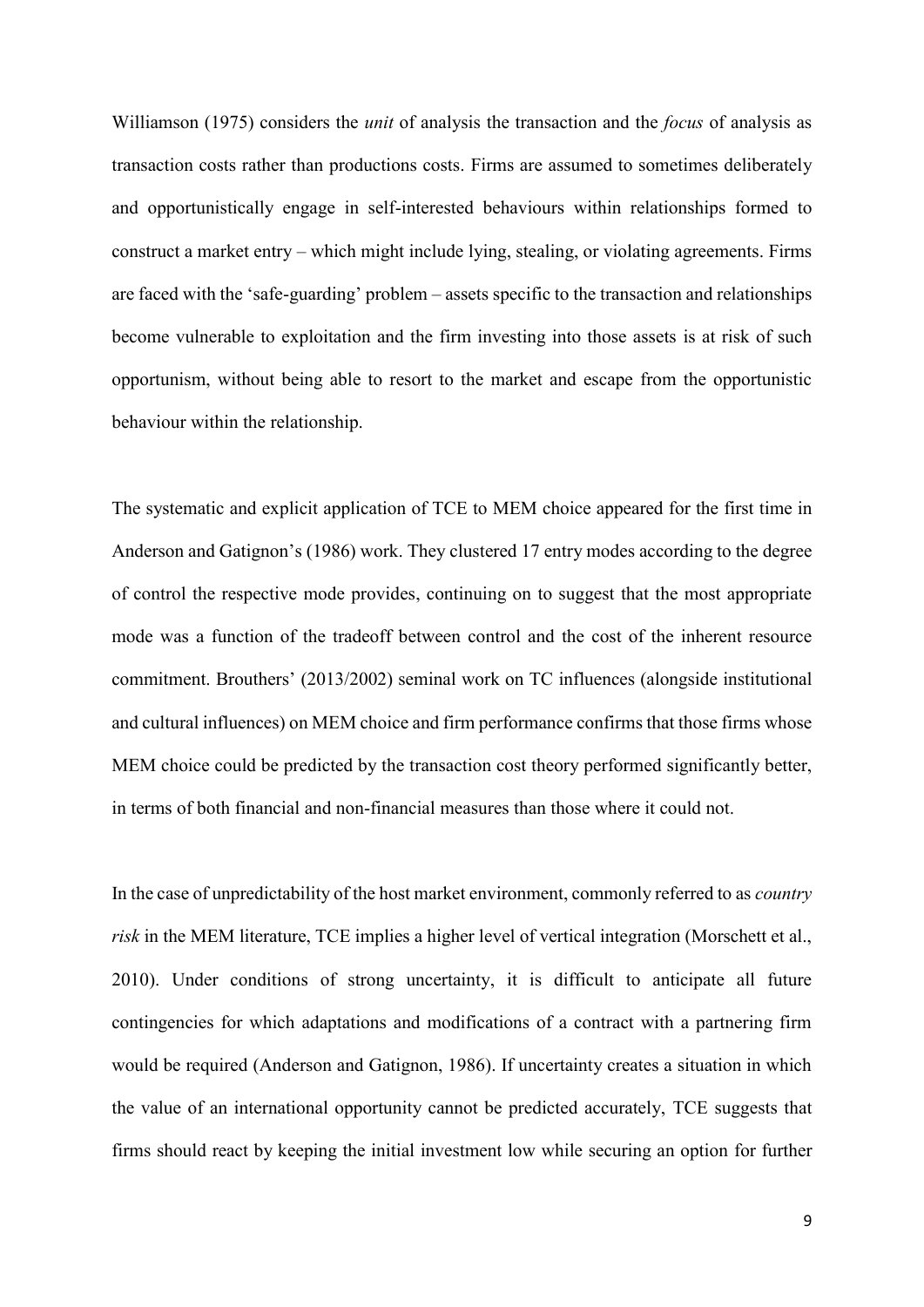future investment (Brouthers et al. 2008). In these situations, cooperative entry modes are seen as an attractive alternative (Morschett et al., 2010).

Brouthers and Nakos (2004) explicitly apply transaction cost theory to SMEs entry mode choice and assert that SMEs that adopted modes predicted by transaction cost theory perform remarkably better than those firms using other modes. Brouthers and Brouthers' (2003) comparative study on manufacturing and service firms suggests that differences in MEM choice can be principally explained by how the firms manage transaction cost variables. Although a few attempts have been made to explicitly apply TCA to SMEs, this theoretical lens seems to have a much clearer relevance for the study of MNEs (Whitelook, 2002). Since the choice of entry mode is an economic decision, an MNE is expected to choose the entry mode that offers the highest risk-adjusted return on investment (Anderson and Gatignon, 1986). Since aligning entry mode with transaction properties has subsequent consequences on performance, the assessment of TCE determinants is considered to remain important (Li, 1995), at least for larger firms. Table 2 summarises exemplary scholarly contributions that have explicitly adopted a transaction costs perspective in their investigations.

#### -Insert Table 2 about here-

For a young, resource constrained firm, the TCE does not offer a suitable explanation of their entry decisions (Burgel and Murray, 2000). In markets that are characterised by a fast moving, dynamic and competitive environment, MEM choice would not only be based on efficiency (transaction cost) considerations but also on other aspects, such as strategic motives that include internationalisation or the firm's competitive position in the global markets (Sanchez-Peinado et al., 2007; Harzing 2002; Aulakh and Kotabe 1997).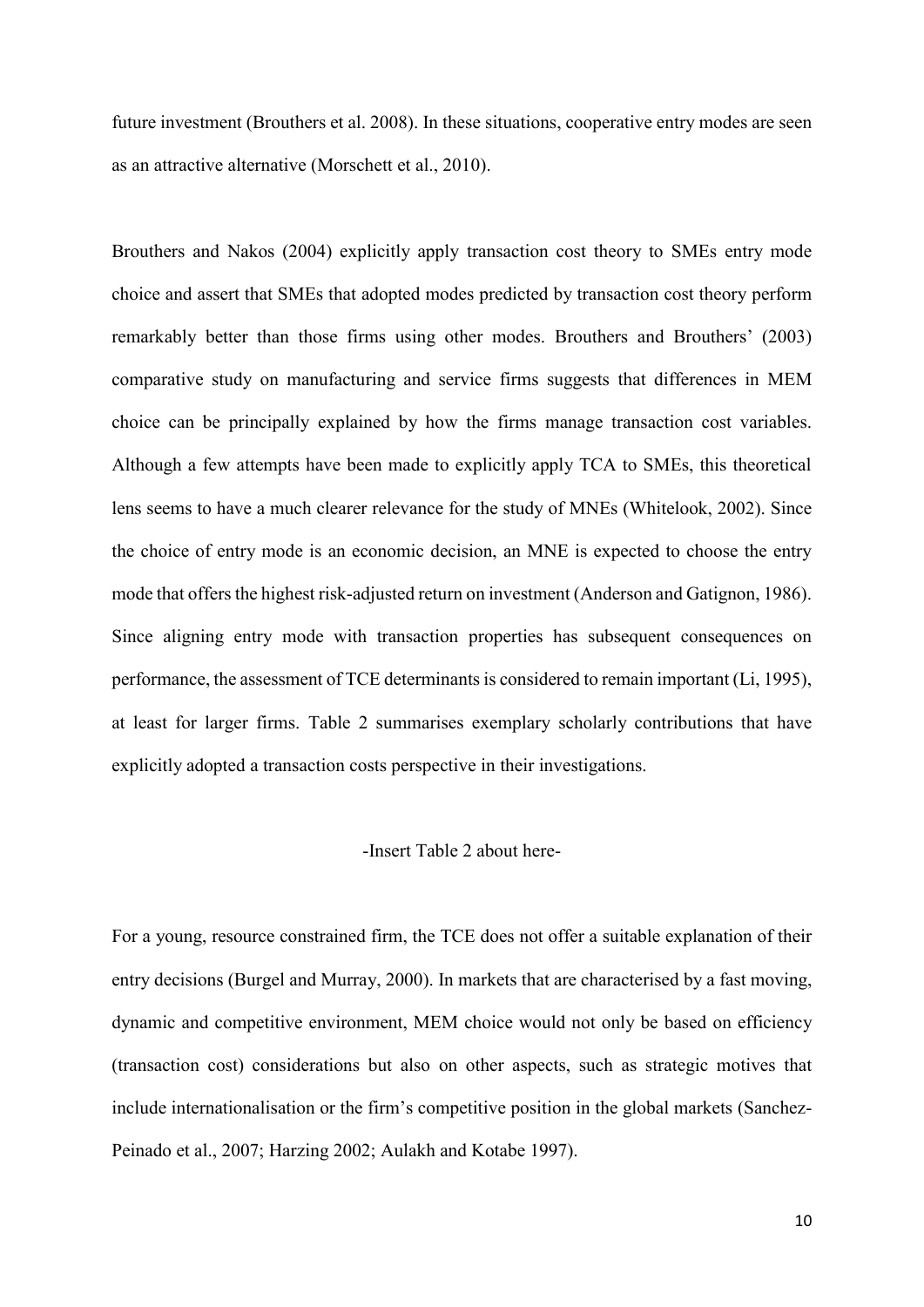The majority of studies that have investigated firms' entry mode choice from a TCE perspective have adopted a purely quantitative methodological approach, developing independent and dependent variables and testing selected factors and their influence on respective outcomes (Seggie, 2012). Studies of this kind do not sufficiently explain 'how' entry mode decisions are made and/or how the respective decision making processes are structured.

### **Institutional Theory**

Institutional Theory investigates how firms enter and later operate in foreign markets, in an institutional context, defined by specific rules, norms and values (Meyer and Nguyen, 2005; Davis et al., 2000). A key concept of Institutional Theory is isomorphism (Di Maggio and Powell, 1983), which has been described as a constraining process that is expected to force one unit in a population to resemble other units that face the same set of environmental conditions (Hawley, 1968), as is the case with firms competing in the same industry and (foreign) market(s).

These isomorphic pressures have been found to have a significant effect on the entry mode choice (Brouthers, 2013/2002). Here, Institutional Theory suggests that firms entering new foreign markets will imitate actions of both local host market firms as well as competitors in this particular market, thus legitimising their operations as well as their market presence (Yiu and Makino, 2002; Davis et al., 2000). Scott (1995) differentiates these institutional forces into three specific groups, namely regulative, normative as well as cognitive. Regulative forces include laws and rules; cognitive forcers can be considered conceptions by which meanings are created; the normative ones refer to values and norms. Whereas the regulative forces derive from economics, normative and cognitive forces are rooted in sociology (Peng and Heath, 1996).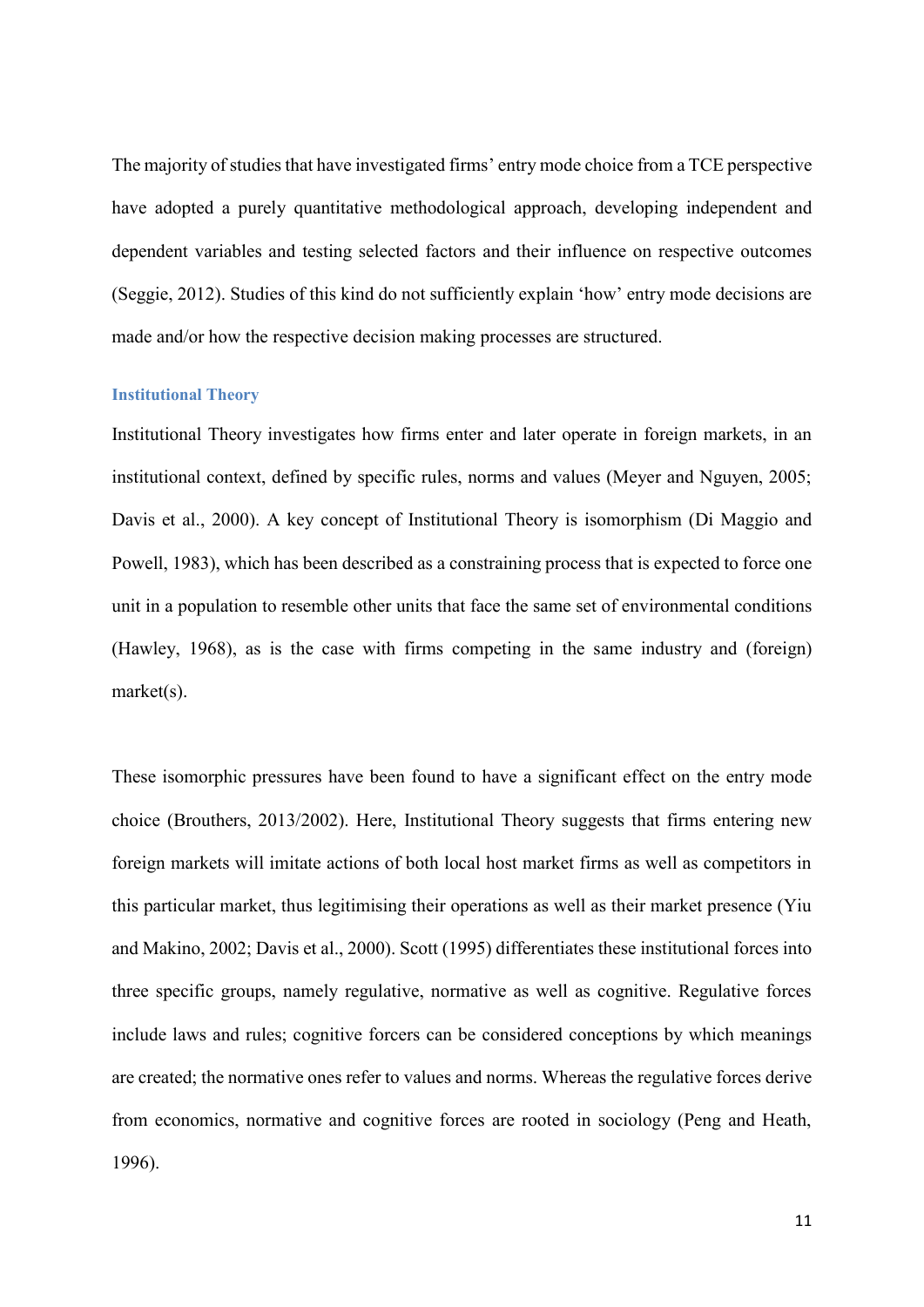North (1990) argues that in investigating MEM choice, Institutional Theory should be combined with TCE because institutions provide the structure in which transactions occur; as they define the 'rules of the game' and include laws and regulations of the host country (Davis et al., 2000; Oliver, 1997). Roberts and Greenwood (1997) propose that firms will perform better in foreign markets if they pursue both institutional legitimacy and transaction cost efficiency simultaneously. Oliver (1997) shares this viewpoint, arguing that meeting the institutional mandates results in a better fit with the host market environment and thus enhanced firm performance. In other words, this literature proposes that firms adopting modes that conform to institutional considerations, as well as transaction cost efficiencies should perform better than firms using modes based on other considerations and variables. Arregle et al. (2006) further advocates the notion of combining theoretical lenses to study entry mode choice, and proposes a model integrating transaction cost, institutional and organisational learning variables in order to explain the choice of an International Joint Venture versus a Wholly Owned Subsidiary to enter a foreign market.

A number of authors (Davis et al., 2000; Chatterjee and Singh, 1999) suggest that the institutional context significantly influences mode performance, because of the direct connection of the type and usage of specific organisational capabilities with mode choice. Institutional structures may restrict a firm's entry choice; firms breaching these structures in turn face reduced legitimacy or potential extinction (Davis et al. (2000). The institutional structure, for instance, may provide barriers to foreign market entry such as legal restrictions on ownership (Delios and Beamish, 2001; North, 1990; Gomes-Casseres, 1990; Gatignon and Anderson, 1988). Host governments sometimes restrict foreign firm mode choice to facilitate domestic ownership. Such implemented laws can limit a firm's ability to capitalise on its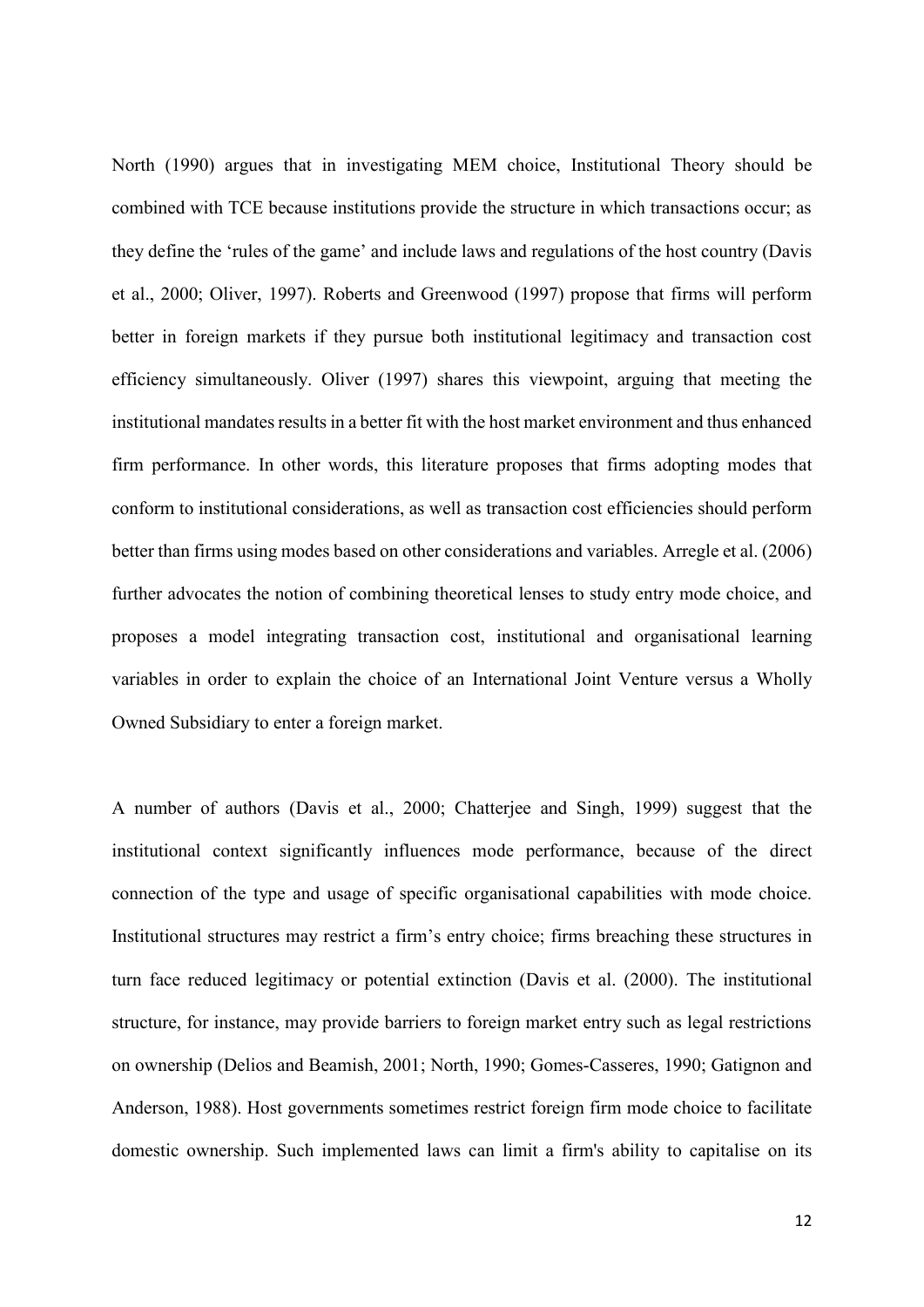capabilities through transaction cost predicted choice of entry mode (Roberts and Greenwood, 1997; Gatignon and Anderson, 1988).

Studies that explicitly investigated MEM choice through the institutional lens alone are rare; this theoretical approach is commonaly adopted in conjunction with other theoretical perspectives (Brouthers, 2013/2002; Arregle et al., 2006; Roberts and Greenwood, 1997; Oliver, 1997). Institutional variables, in particular when they are integrated with transactional variables, contribute significantly to the understanding of MEM choice; and have further notable predictive power to determine modal outcome (Canabal and White, 2008). Further MEM choice based on considerations of these institutional variables might well be associated with better performance outcomes in foreign markets. Table 3 summarises selected MEM studies that have adopted the institutional theory perspective.

### -Insert Table 3 About Here-

In summary, although this perspective significantly contributes to the existing MEM literature, it overlooks the role and influence of the key decision maker. Moreover, it does not advocate a process view on MEM decision making. Institutional Theory reflects a static view on entry mode choice based on antecedents/influencing factors on the one hand, and entry mode choice and respective performance outcomes on the other hand.

## **The Eclectic Paradigm**

The Eclectic Paradigm is the second most commonly adopted theory used in MEM research (Canabal and White, 2008). The theory proposes that MEM decisions are made in a rational manner and are, similar to the TCA, based on the analysis of the costs of the transaction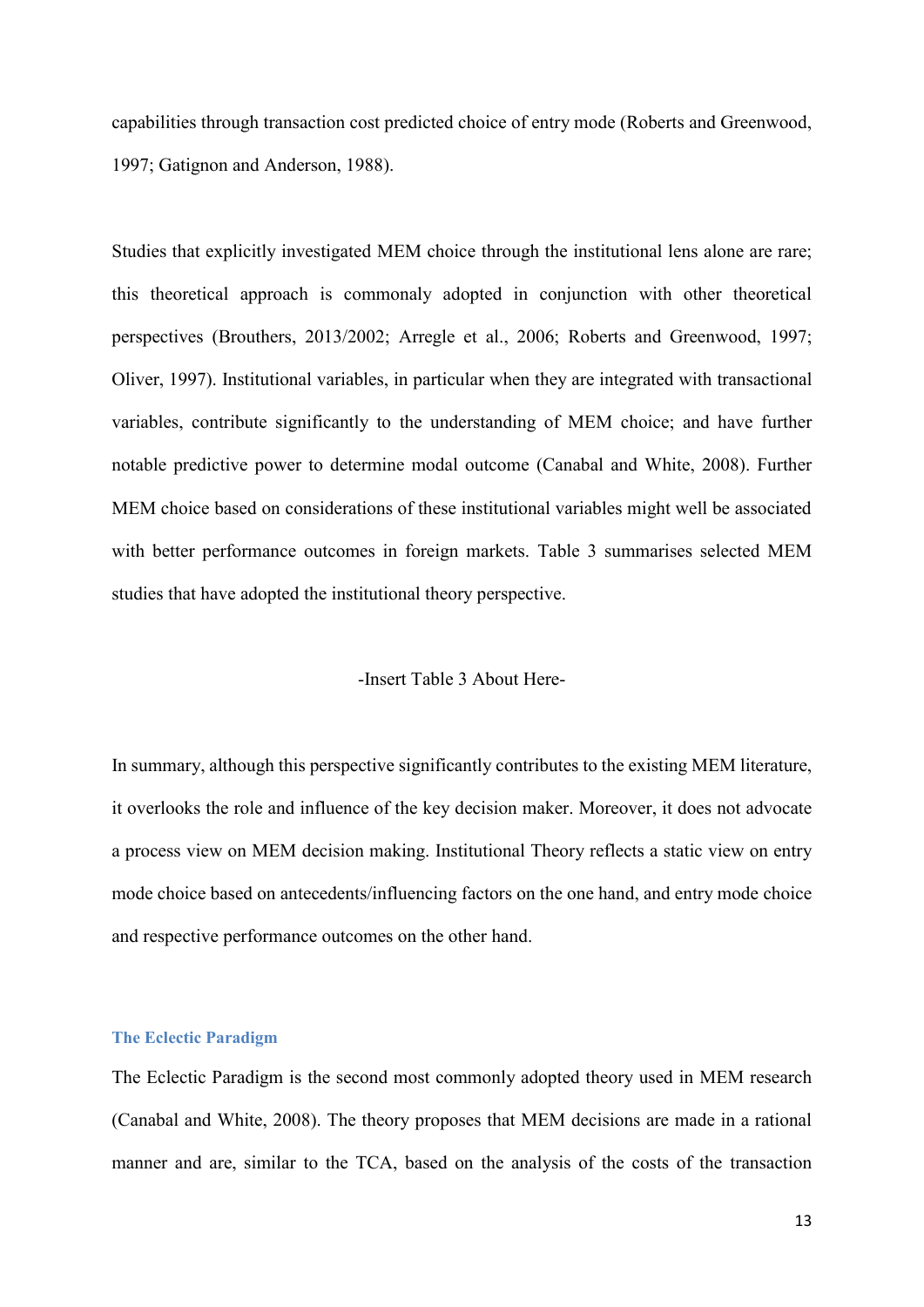(Whitelock, 2002). Also referred to as the OLI paradigm, the main theoretical underpinnings of this approach are that a firm's entry mode choice is based on the three factors of ownership (O), location (L), and internalisation (I) (Dunning, 1993; 1988).

Ownership advantages refer to costs, control and benefits of inter-firm relationships (Canabal and White, 2008). They are specific to the firm and relate to the accumulation of intangible assets as well as technological capacities (skills) and/or new product innovations. These assets are reflected by firm size as well as international experience; the skills by the firm's ability to develop differentiated products (Dunning, 1993). These ownership advantages need to be unique and sustainable in order to facilitate the creation of a competitive advantage in the international MEM selection (Brouthers et al., 1996).

Location advantages refers to both institutional and productive factors existing in a particular market or geographical area and are considered to originate when, for instance, it is more beneficial to the organisation to combine products which are manufactured in the home market with irremovable factors as well as intermediate products of another location (Ruzznier et al., 2006). Measures of location advantages commonly include similarities in culture, infrastructure as well as the availability of lower production costs (Dunning, 1993).

Internalisation advantages are concerned with reduced transaction and coordination costs, stemming from internal activities in the value added chain (Ruzznier et al., 2006). The OLI approach has been further developed by Hill et al. (1990) as well as Kim and Wang (1992) who incorporate strategic variables. Further, Woodcock et al. (1994) propose that MEM choice is based on the contingency characteristics of related requirements as well as control factors in the organisation. The Eclectic Paradigm is considered a multi-theoretical approach for the study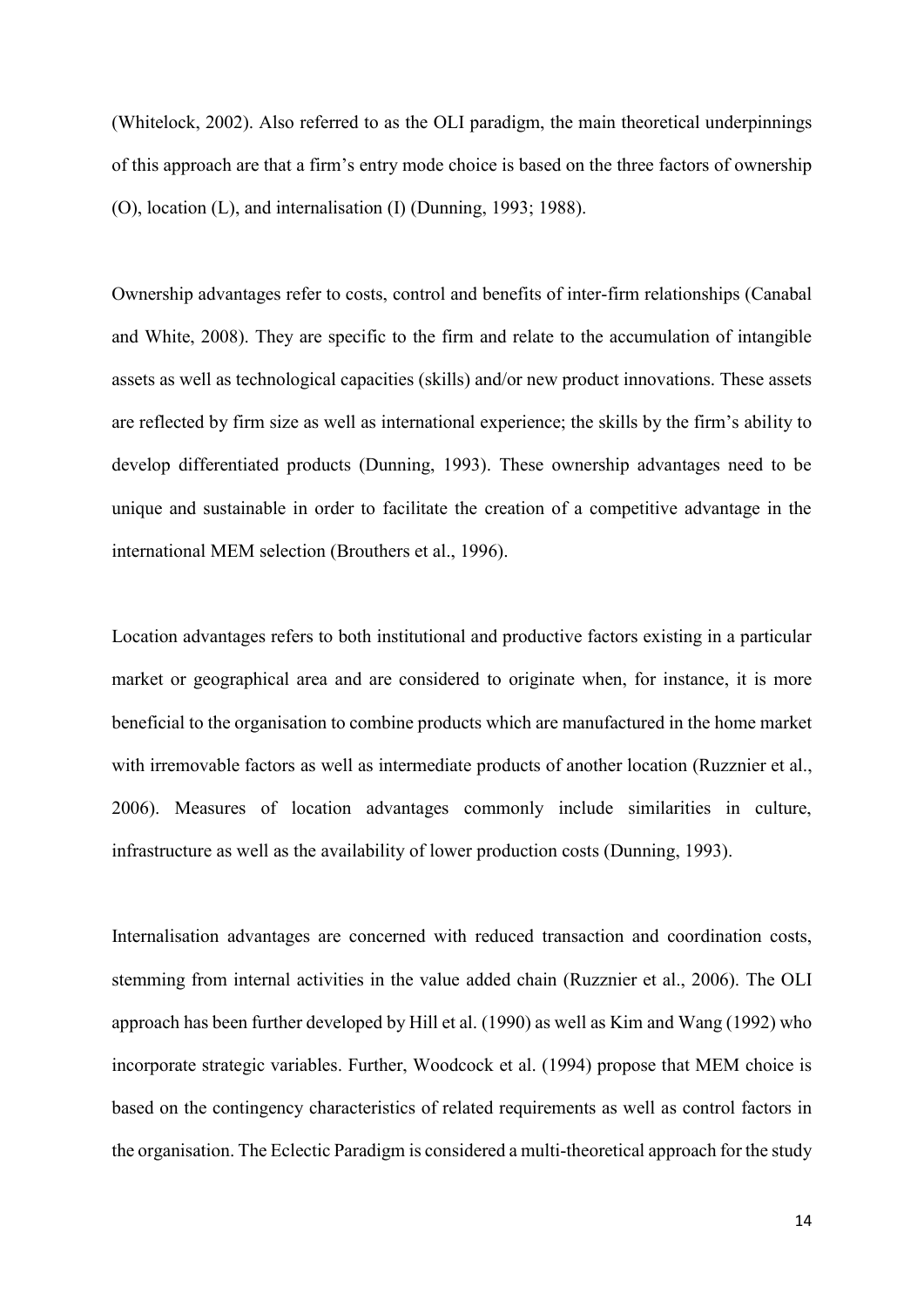and investigation of foreign entry mode choice as it draws from International Trade Theory, Resource Based Theory as well as TCE.

Although the Eclectic Paradigm is predominantly adopted in the context of MNEs (Padmanabhan and Cho, 1999) ownership and locational advantages were indeed similarly found to influence the entry-mode choice of SMEs (Brouthers et al., 1996). The main focus of MEM studies explicitly adopting the EP was on MNEs rather than the smaller firm (Ruzznier et al., 2006; Agarwal and Ramaswami, 1992), an imbalance addressed in more recent studies (Meyer and Nguyen, 2005; Somlev and Hoshino, 2005, Roberto, 2004).

Empirical studies explicitly adopting the Eclectic Paradigm as the theoretical framework primarily seek to explain the choice between two distinct mode alternatives (Davidson and McFretidge, 1985, Caves, 1982) which is considered to enable researchers to create new determinants to predict entry mode choice (Anderson, 1997). Table 4 summarises key scholarly MEM contributions that have explicitly adopted the Eclectic Paradigm perspective in their investigations.

### -Insert Table 4 About Here-

### **Uppsala Internationalisation Model**

Johanson and Wiedersheim-Paul (1975) and Johanson and Vahlne (1977) developed the *Uppsala Internationalisation model* (U-model), highly influenced by Penrose's (1959) theory of knowledge and change in organisations as well as the behavioural theory of the firm. This model depicts the internationalisation of the firm as a process of increasing a company's activities as a result of various types of learning (Johanson and Vahlne, 1977). They propose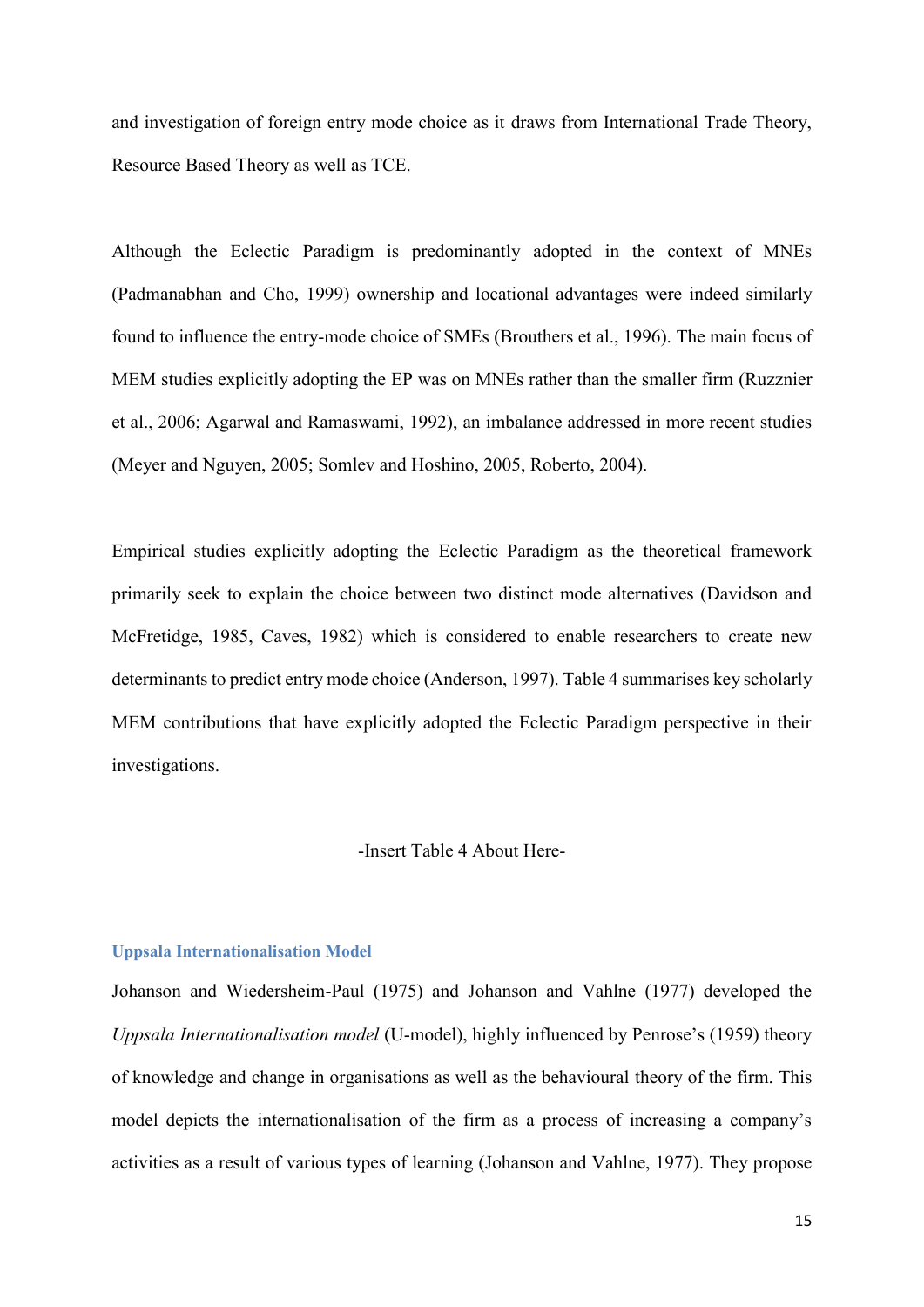that general and experiential market knowledge as well as resource commitment (state aspects) affects commitment decisions and current business activities (change aspects). These change aspects increase market knowledge which in turn stimulates further resource commitment to foreign markets in this subsequent cycle (Andersen, 1993). This model implies that firms will increase international operations and involvement within the foreign markets in which they currently operate in. The firms are considered to then enter 'psychically' more distant countries (differences in education, language, business practices etc.)*.* This accumulated knowledge in conducting international operations drives the firm's internationalisation by influencing entry mode decision making (Ruzzier et al., 2006).

This model, also referred to as 'establishment chain' (Johanson and Wiedersheim-Paul, 1975) states that a firm starts international operations with a low-commitment, low-risk mode (i.e. exporting), and gradually increases commitment in international markets as knowledge is accumulated and experience rises. This sequence of different 'stages' leads to modes of operations with higher commitment and financial exposure – from independent export representatives to the establishment of a Sales Subsidiary and eventually a Wholly owned Subsidiary. The notion of 'psychic distance' argues that firms would initially target neighbouring countries that are considered 'psychically close' in terms of culture, economy, politics and moreover, in terms of geographical proximity (Johanson and Vahlne, 1977).

Many (Kontinen and Ojala, 2010, Johanson and Vahlne, 2009; Eriksson et al., 2000; Evans et al., 2000; Coviello and McAuley, 1999; Chetty, 1999; Morgan and Katsikeas, 1997) have made considerable efforts to test and further refine those ideas. Although these internationalistion 'stage theories' have gained remarkable support in the MEM literature, they have also been heavily criticised, and their validly is severely doubted. In particular, the model is accused of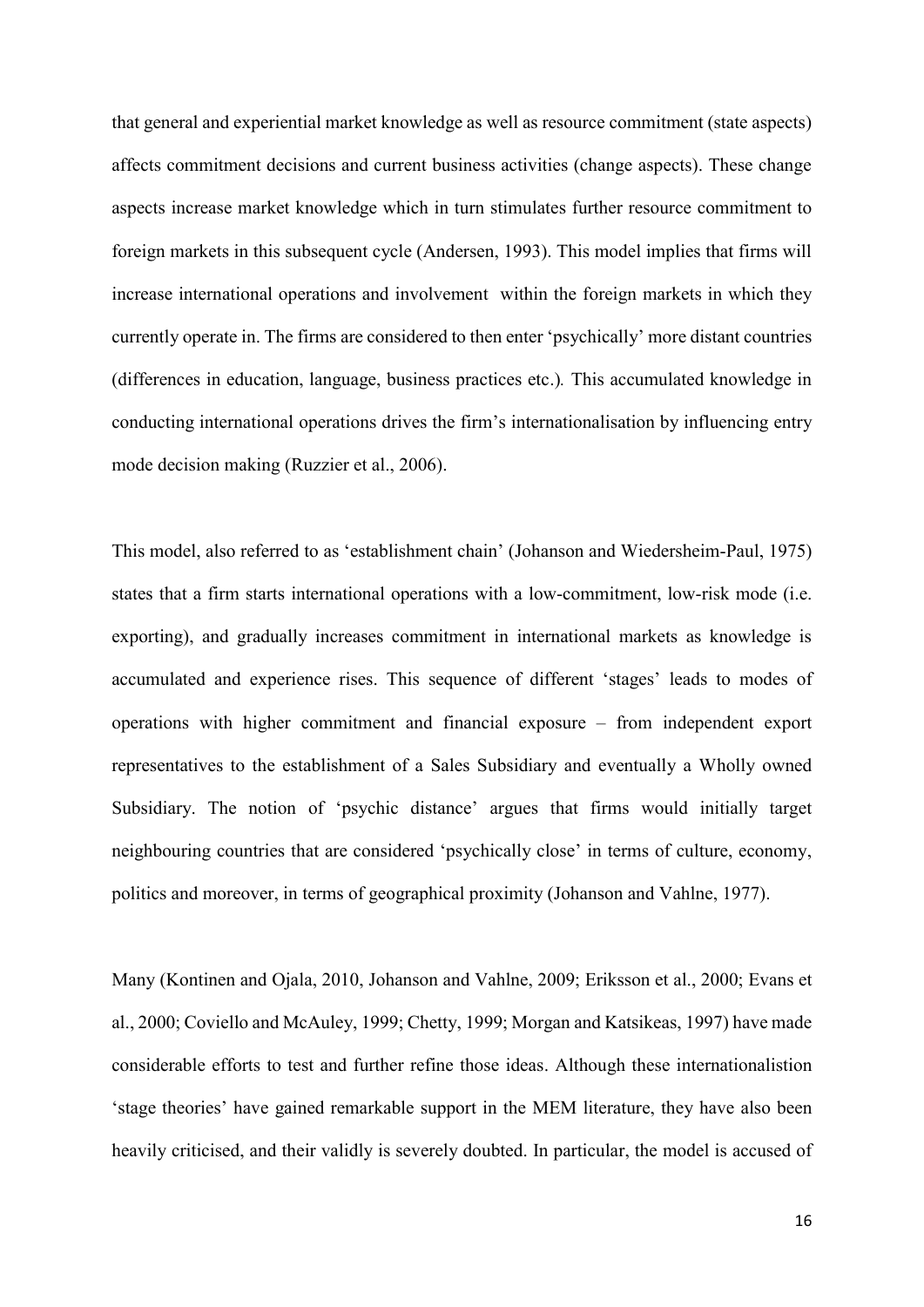being too deterministic (Reid, 1981) and that it does not correspond to the strategic choices individuals in these firms have (Andersson, 2000). As a further challenge to the proposed Umodel, empirical findings confirm that firms do not follow this traditional pattern of internationalisation (Madsen and Servais, 1997; Oviatt and McDougall, 1995, 1994; McDougall, 1994).

Connon and Willis (1981) also challenge the underlying assumptions of a step-wise development and propose that firms may well omit stages in order to accelerate the process. 'Psychic distance' has become much less relevant as communication and transportation infrastructures improved and markets became increasingly homogeneous (Nordström, 1991; Czinkota and Ursic (1987). Reid (1983) concludes that internationalisation processes and patterns are unique to the firm and situation, as well as circumstance-specific. Table 5 summarises key MEM studies that have adopted the Upplala internationalisation model.

# -Insert Table 5 About Here-

There is still value in this model. It contributes to the theoretical understanding of MEM patterns and increased engagement in international markets based on commitment and increased knowledge, and has set valuable foundations for further investigations in the field (Canabal and White, 2008). Hedlund and Kverneland (1985) found some evidence of firms speeding up the internationalisation process. This fast-paced and inconsistent international development has been witnessed amongst SMEs in hi-tech markets , where high R&D costs, shorter product life-cycles and a fast changing environment have accelerated the speed of internationalisation processes (Young, 1987). Against this, Bell (1995: 62) argues that *"in an increasingly global economy, the relevance of 'stage-theories' must be….questioned,*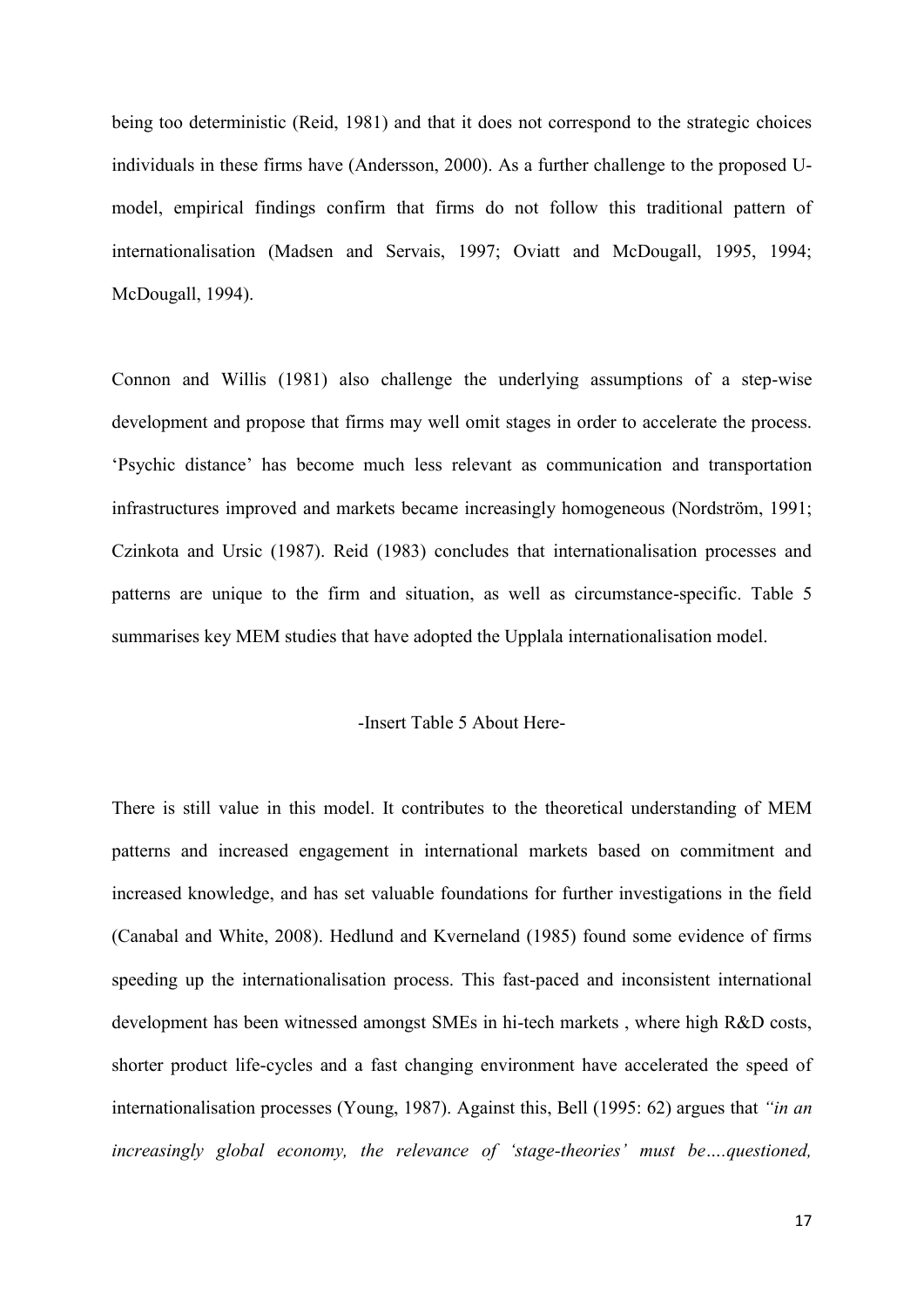*especially in relation to the internationalisation of high-technology and service firms."* Jones and Crick (2001: 129) support this viewpoint and conclude that *"high technology firms are often faced with different challenges that have cast doubt on their applicability to the widely accepted stage model."*

Similarly, research suggests that strategy formation cannot be considered as being as systematic as the stage model proposes. Rather, the decision maker/s anticipate and react to internal as well as external factors in a variety of ways, which influences opportunity recognition and exploitation, ranging from planned strategies to opportunistic behaviour (Crick and Crick, 2014; Crick and Spence, 2005). Such firms are often considered 'rapid internationalisers' (Oviatt and McDougall, 1995) and the actions taken are commonly defined as 'reactive strategies', seen as critical for survival in dynamic environments (Eisenhardt and Martin, 2000). Other firms are considered to have the competence and capabilities that enable them to operate internationally from an early stage of their development rather than by the 'stage model' (Bell, 1995; Oviatt and McDougall, 1995). Autio et al. (2000) and McDougall et al. (1994) stress that for the majority of small firms operating in an (international) fast moving environment and fierce competition, the ability to adapt quickly to new and changing market/industry conditions and a high degree of pragmatism is more important than prior gained knowledge.

## **The Resource-Based View**

The resource based view (RBV) considers the firm as a unique bundle of accumulated tangible and intangible resource stocks, such as assets, processes, knowledge and capabilities (Sharma and Erramilli, 2004, Roth, 1995). This theory was developed in the field of strategic management and focuses on unique, costly and difficult to copy attributes and assets of the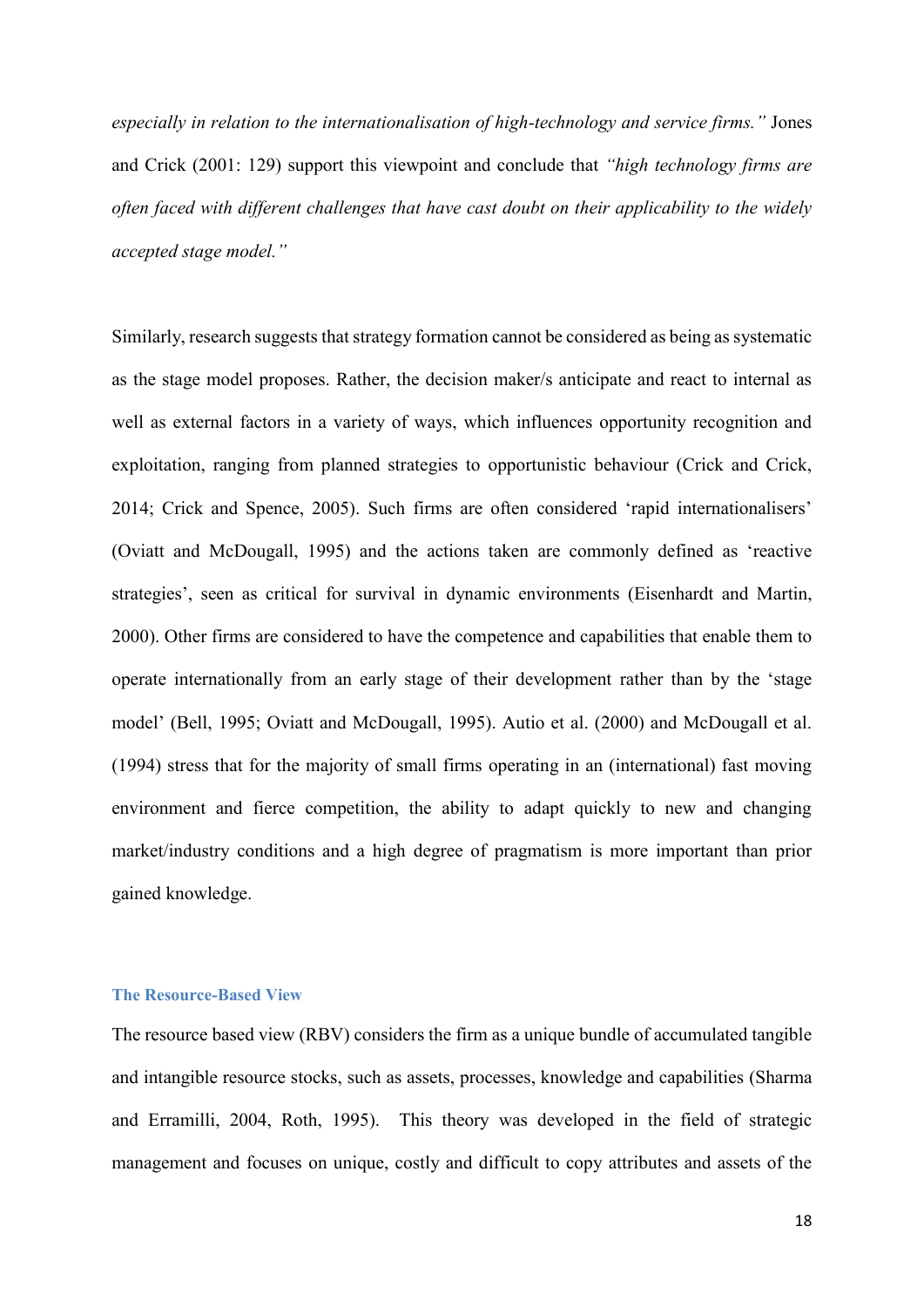firm; drivers for sustainable competitive advantage and organisational performance that are needed for internationalisation (Ruzzier et al., 2006). A firm's ability to reach and keep a profitable market position will depend on the ability to gain and defend advantageous positions regarding relevant resources (Conner, 1991). Realising the importance of intangible, knowledge-based resources in providing a competitive advantage, resource-based models do not only address the ownership of resources, but also the dynamic ability for organisational learning needed to develop new resources (Canabal and White, 2008).

Due to the heterogeneity of small firms as well as their operating environments, identifying the critical resources needed for internationalisation is considered very difficult (Ruzznier et al., 2006). Considering the attributes that those resources should exhibit in order to sustain a longterm competitive advantage, researchers have listed alternative characteristics. According to Grant (1991), resources must capture transparency, durability, transferability as well as replicability. Barney (1991) proposes that resources have to be valuable, rare, imperfectly imitable and not substitutable. RBV assumes that a high county risk implies the need to protect the firm's resources and suggests avoidance of full ownership (Agarwal and Ramaswami, 1992).

RBV has, in contrast to other theoretical lenses discussed here, fully incorporated the key decision maker's role and influence on key internationalisation decisions (Herrmann and Data, 2005; Alvarez and Busenitz, 2001). Managerial learning, for instance, was identified as a significant variable which corresponded to how the key decision maker learned over time, and further included the roles and experience of the management team (Reuber and Fisher, 1997). In an international context, learning can take place over time, as key employees are exposed to novel experiences, and this resource, considered as a 'knowledge base', which Moorman and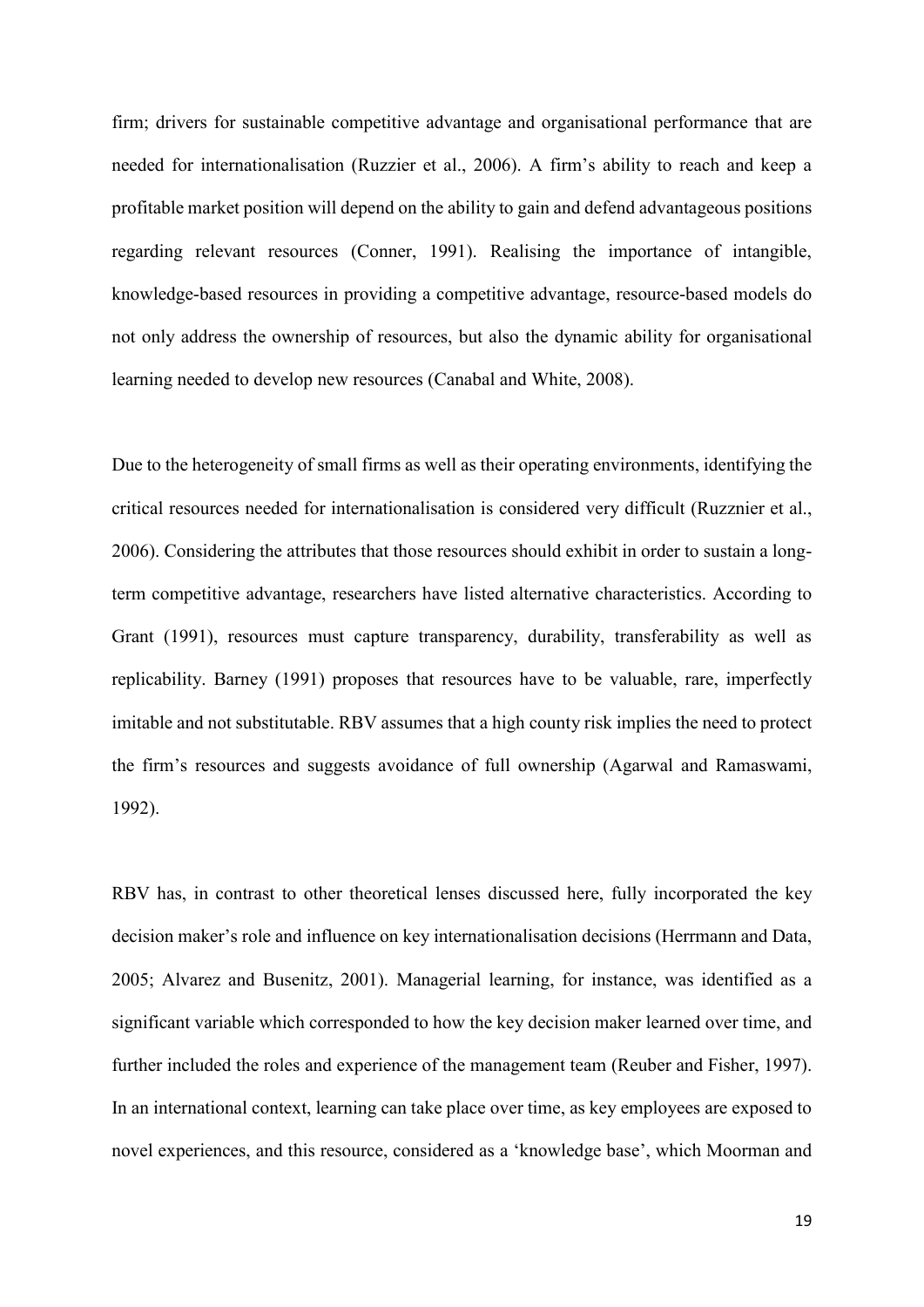Miner (1998) define as 'organisational memory', can shape decision making. Since in smaller firms, the decision maker's characteristics drive organisational strategy, their personal enthusiasm for overseas expansion and their international mindset is considered to result in higher international involvement (Katsikeas, 1996; Cavusgil, 1984). Crick and Spence (2005: 170) assert that *"as entrepreneurial learning takes place and experience grows, managers develop an increasing amount of intellectual capital that can be used to develop strategies and allocate resources."* Higher education, a further characteristic of key decision makers in High technology firms (Baruch, 1997), has been linked to greater openness to foreign markets (Bloodgood et al., 1996; Cavusgil, 1984). Table 6 summarises key MEM studies that have adopted the Resource Based View.

### -Insert Table 6 About Here-

RBV has contributed specifically to the understanding of MEM choice of smaller firms (Canabal and White, 2008: Ruzznier et al., 2006) and to the importance of transferring key assets like technology and intellectual property (IP) from the domestic market into the host market, and its influence on modal outcome (Sedoglavic, 2012) is undeniable. Autio et al. (2000) and McDougall et al. (1994) stress that for the majority of small firms operating in a fast moving environment and fierce competition, the ability to adapt quickly to new and changing market conditions is more important that prior gained knowledge. This ability has been identified as 'learning advantage of newness', a process of entrepreneurial learning and a manager's development of intellectual capital (Crick and Spence, 2005). The same authors argue that where high competition meets high demand, a market-orientated approach to internationalisation rather than a resource- based approach should be expected.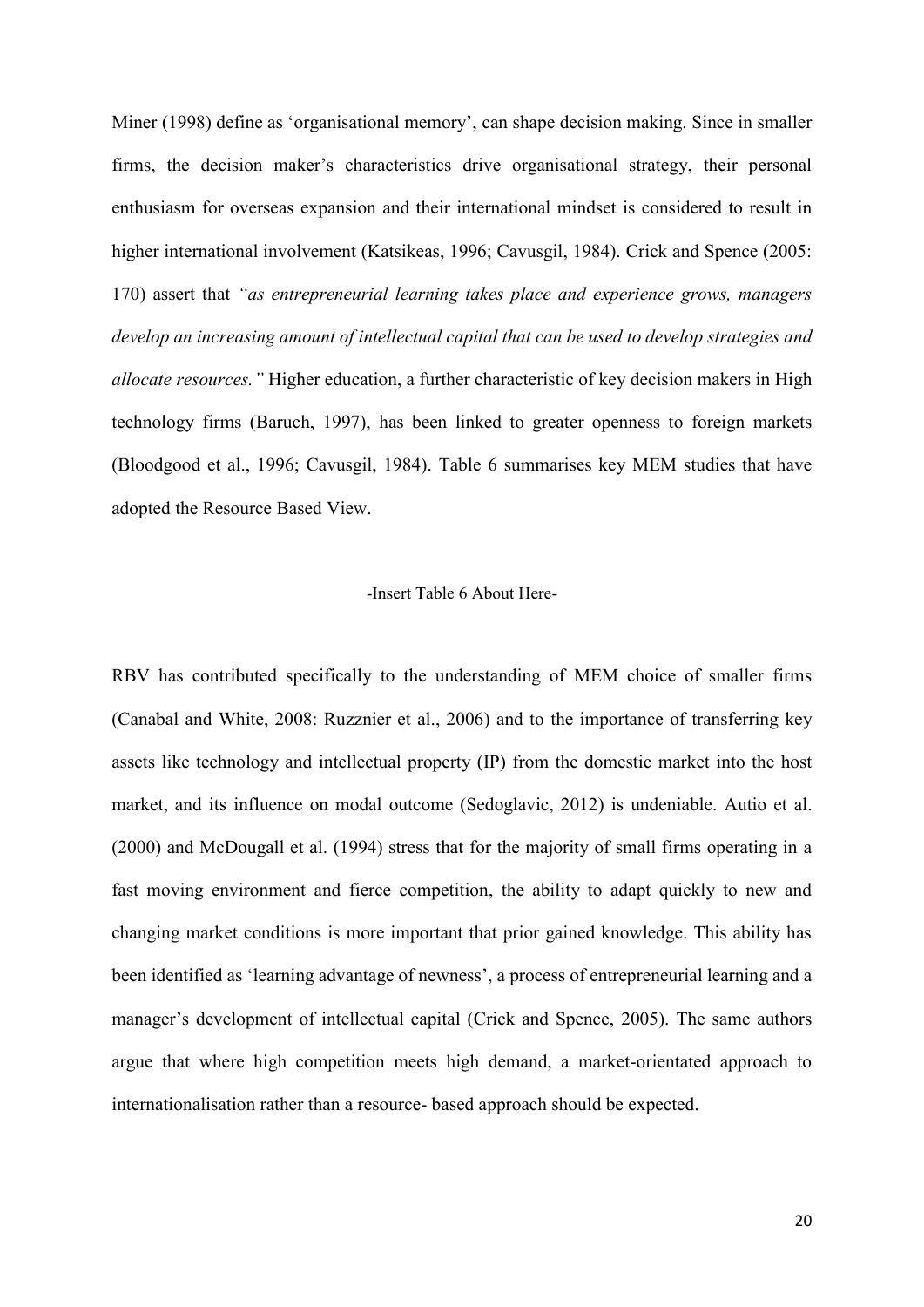#### **Summary of the Gaps in the Literature**

Due to the well-established nature of the MEM literature and the wealth of theoretical knowledge accumulated by scholars in the field over the five past decades, Shaver (2013: 23) raised the provocative question of *"Do we really need more entry mode studies?"* and argues that MEM scholars are only marginally contributing to the extant body of knowledge. Having reviewed the current state of the MEM literature we follow Hennart and Slangen (2015), and answered in the affirmative. Specifically, we now identify three main gaps which are summarised in the following passages. These are; the imbalance towards larger firms and away from smaller ones, the lack of focus on the process of entry mode decision making and the clear need for integration between different perspectives to produce more holistic insights and understanding.

The first gap refers to the fact that most explicit MEM studies have commonly investigated MNEs rather than smaller firms, and/or have attempted to provide generalisable explanations regardless. Predominant internationalisation theories (TCE, Institutional Theory, Eclectic Paradigm, Uppsala Model, RBV) fall short in adequately reflecting small firm characteristics and the challenges they face in foreign markets. After decades of research, the predominant focus on MNEs in explicit MEM studies (Hennart and Slangen, 2015; Lauf and Schwens, 2014; Shaver, 2013) prevails, even though SMEs differ significantly from large firms in terms of; financial and personnel resources (Ripollés et al., 2012; Brouthers and Nakos, 2004; Nakos and Brouthers, 2002), sensitivity to external influences (Cheng and Yu, 2008; Erramilli and D'Souza, 1995), differences in ownership structure and management characteristics (Cheng, 2008; Pinho, 2007); willingness to share control with a partnering firm (Fernandez & Nieto, 2006), decision making characteristics, operations and managerial style (Gilmore et al., 2001; Smallbone et al., 1995; Carson 1990). The managerial work in small firms itself has been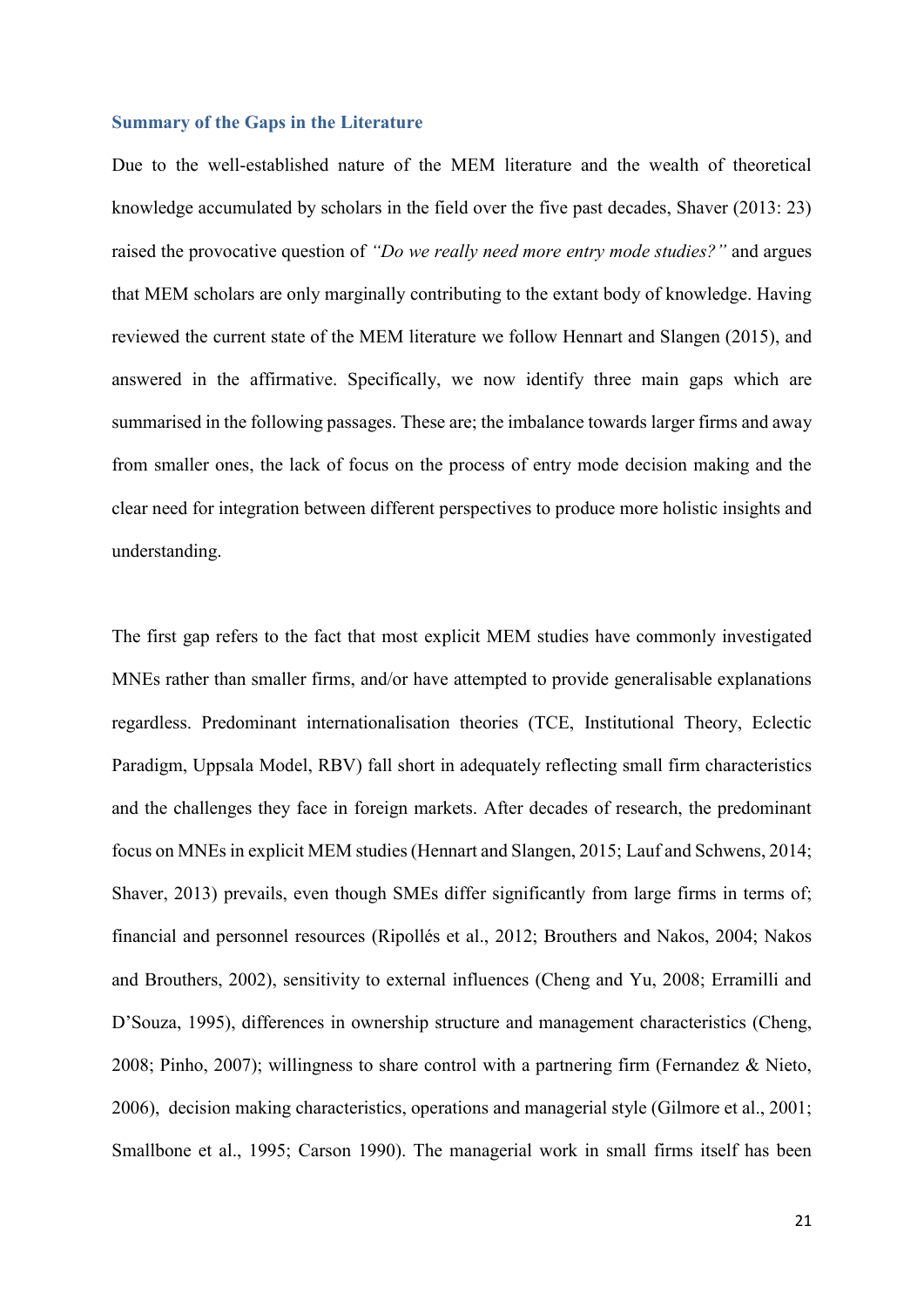characterised by *"short, interrupted and fragmented activities; a need to react to events, problems and requirements of others, a preoccupation with the exigent, ad hoc and unforeseen, rather than the planned, a tendency for activities to be embedded in others rather than undertaken separately…"* (Hales, 1999: 338).

While studies that draw on existing theoretical frameworks to explain SME foreign MEM choice remain are very rare, studies that do so largely apply the *Internationalisation Theories* that have been used to explain large MNEs' MEM choice. This present research asserts that focusing on SMEs does not mean focusing on "*sample setting – for the sake of sample setting''* (Shaver, 2013: 25), which he considers a major deficiency of current MEM contributions, but means investigating these firms in order to enhance existing knowledge beyond what scholars know about MNEs. Consequently, there is a need for more explicit investigations of MEM decision making in smaller firms (Laufs and Schwens, 2014; Maekelburger, (2012).

The second gap in the literature stems from the relative absence of research that explicitly focuses on the entry mode decision making *processes* within firms. Investigating *'how'* these processes affect mode choice can lead to valuable new theoretical insights (Hennart and Slangen, 2015; Canabal and White, 2008). Based on a unitary and static MEM conceptualisation, and both external and internal (firm-specific) antecedents and determinants (Hennart and Slangen, 2015; Shaver, 2013; Canabal and White, 2008; Ruzznier et al., 2006; Zhao et al., 2004), the *Internationalisation Theories* discussed previously do possess substantial explanatory as well as predictive power and help in understanding which factors *"encourage or discourage"* (Root 1994: 8) MEM decisions. They do, however, offer only limited insights into the decision making processes in firms. In line with Shaver's (2013) criticism that recent scholarly contributions have been commonly preoccupied with the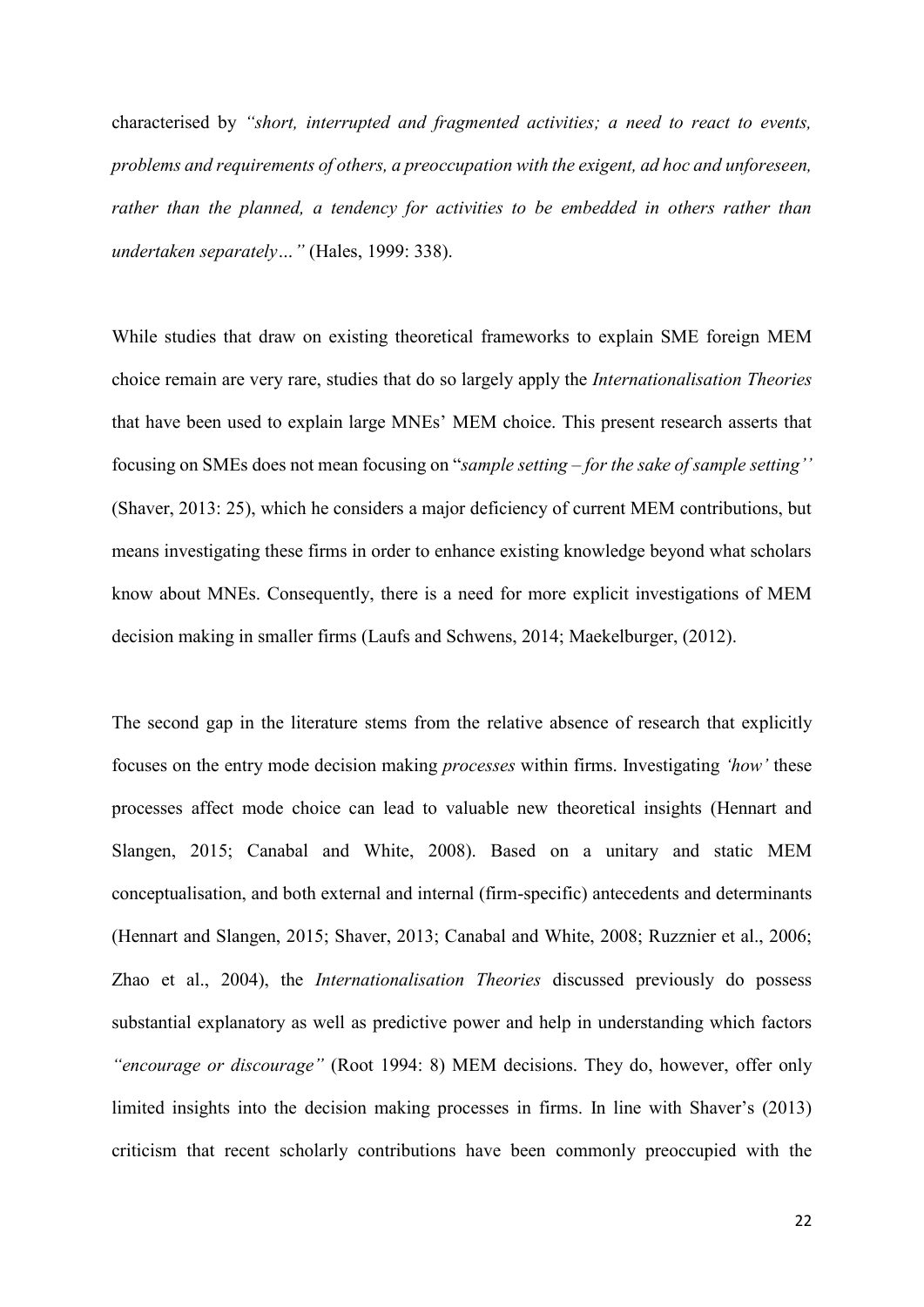advancement of statistical measurement, the actual entry mode decision making processes in firms and the associated *how* and *why* questions associated with those processes have been widely neglected by MEM scholars. Two noticeable exceptions remain the studies by Buckley et al. (2008) and Chen (2008). Whereas Buckley et al. (2007) identify a stepwise decision making approach amongst managers, empirical findings by Chen (2008) do not confirm these propositions. These contradictory findings confirm that further insights are needed. The lack of theoretical understanding of MEM processes also reflects the assertion that the study of choices can be methodological complex, since the choice process itself might well be complex (Shaver, 2013).

The questions of *"How is the entry decision process structured?"* (Hennart and Slangen, 2015: 114) and: "*Does the decision making process of entry mode choice vary*?" (Canabal and White, 2008: 278) provide a promising departure point for further MEM research. Future MEM research should also differentiate itself from the large body of normative studies and static views on the MEM conceptualisation, by explanatorily investigating entry mode decision making processes. Further, the identification of imperfections in the process through which managers arrive at MEM decisions would enable researchers more concrete and more valuable managerial recommendations (Hennart and Slangen, 2015).

The third gap concerns the calls made by MEM scholars to combine and integrate theoretical perspectives in order to investigate entry mode decision making. Dominant *Internationalisation Theories* emphasise and investigate only certain aspects and variables while neglecting important others. As no single theory may be sufficient to explain a firm's MEM decision making *"another important approach that could strongly benefit entry mode research is for scholars to continue to combine and integrate theories* (Canabal and White,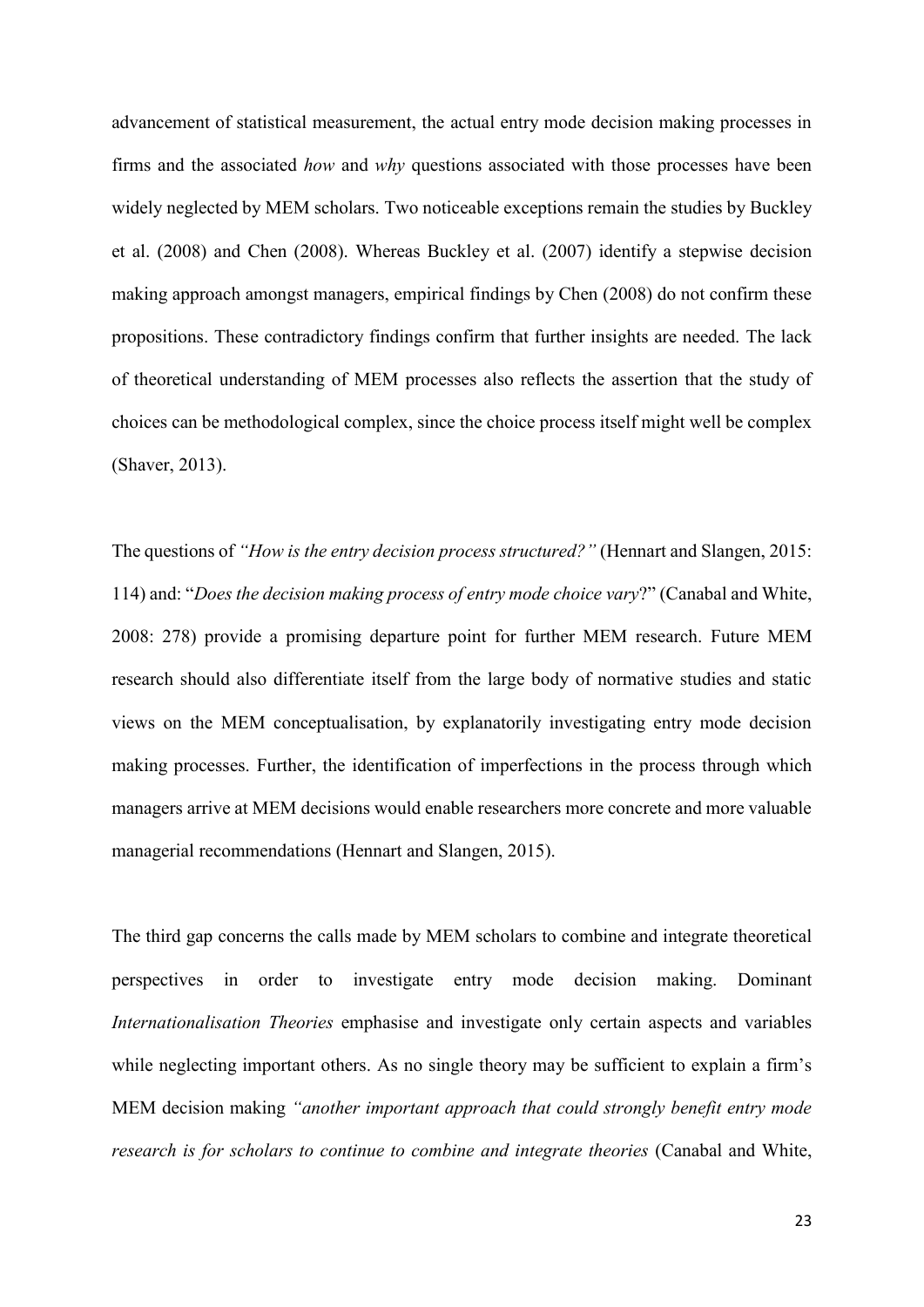2008: 278). This call is in line with Nisar et al.'s (2012) proposition to employ an integrated theoretical perspective to investigate MEM decision making.

In smaller firms, the decision maker's characteristics drive organisational strategy; hence the individual's personal enthusiasm for overseas expansion and their international mindset affect internationalisation decisions (Katsikeas, 1996; Cavusgil, 1984). Scholars (Acedo and Galán, 2011; Brouthers et al., 1998) have highlighted the significant role the key decision maker plays; and Peiris et al. (2012) claimed that further research on internationalising SMEs should take these key decision makers as a focal point. Foreign market entry can be considered an entrepreneurial activity (Lu and Beamish, 2001; Knight, 2000) and international business opportunities are identified by individuals, not by firms (Shane and Venkataraman, 2000). Scholars (Andersson and Florén, 2008) have thus called for a closer focus on the relationship between the key decision maker's behavior and the firm's internationalisation.

The relative importance and significance assigned to the decision maker's role, however, varies amongst various theoretical perspectives on MEM choice. The U-model (Johanson and Vahlne, 2009, 1977), the Eclectic Paradigm (Dunning, 1993; 1988), TCE (Erramilli and Rao, 1993; Hennart, 1989, Williamson, 1985), Institutional Theory (Meyer and Nguyen, 2005; Davis et al., 2000; Di Maggio and Powell, 1983) have merely overlooked or neglected the role of the key decision maker in internationalisation decisions. RBV (Grant, 1991; Barney 1991) regards managerial learning and knowledge as firm specific and valuable assets but other scholars (Autio et al., 2000; McDougall et al., 1994) point out that that for the majority of small firms operating in fast moving environments and fierce competition, the ability to adapt quickly to new and changing market conditions is more important that prior gained managerial knowledge. RBT states that the firm's internal capabilities would drive the firm's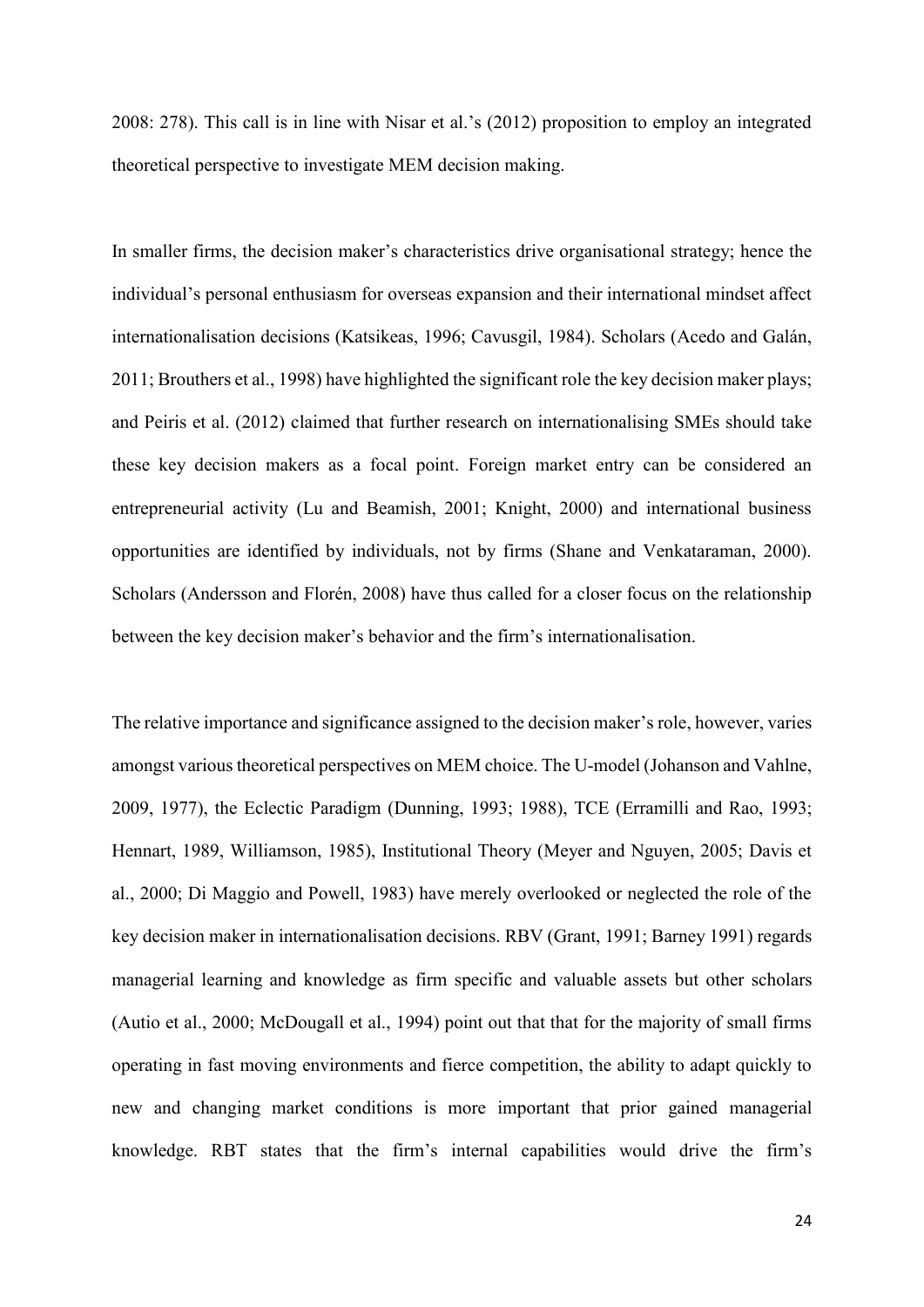internationalisation strategy, but *'reactive strategies'* (Eisenhardt and Martin, 2000) have been witnessed among small firms in dynamic markets, by identifying windows of opportunities that might not stay open for long (Crick and Spence, 2005), as opposed to the 'inside out' approach the RBV advocates.

Network Approaches, in contrast to other theoretical lenses discussed, confirm the critical role that the individual decision maker's characteristics play (Collinson and Houlden, 2005). Understanding small firms as actors embedded in business networks (McAuley, 1999; Johanson and Mattson, 1993), decision makers are strongly influenced by those social relationships (Granovetter, 1985). As SMEs face hardship in obtaining resources and foreign market knowledge (Zahra, 2005), networks support these firms to overcome these resource constraints (Sharma and Blomstermo, 2003). Surprisingly, the network perspective has still to be fully applied in the MEM literature (Canabal and White, 2008). The questions of '*how'* and to what extent the interaction of the actors in the networks impact on the key decision maker's choice and/or the structure of the decision making processes remains under researched in the MEM literature.

### **Conclusion**

This chapter presented a focused review of the MEM literature, through a discussion of its conceptualisation and classification criteria, as well as a critical evaluation of predominant *Internationalisation Theories* that have attempted to explain a firm's entry mode choice. Even though MEM is a well-established research area, there is a need for further exploratory research as opposed to the predominant focus on explanatory and predictive research. It can be concluded that *"So far, we lack detailed knowledge of how entry decisions are actually made." (Hennart and Slangen, 2015: 119)*. More research is needed to investigate '*how'* these